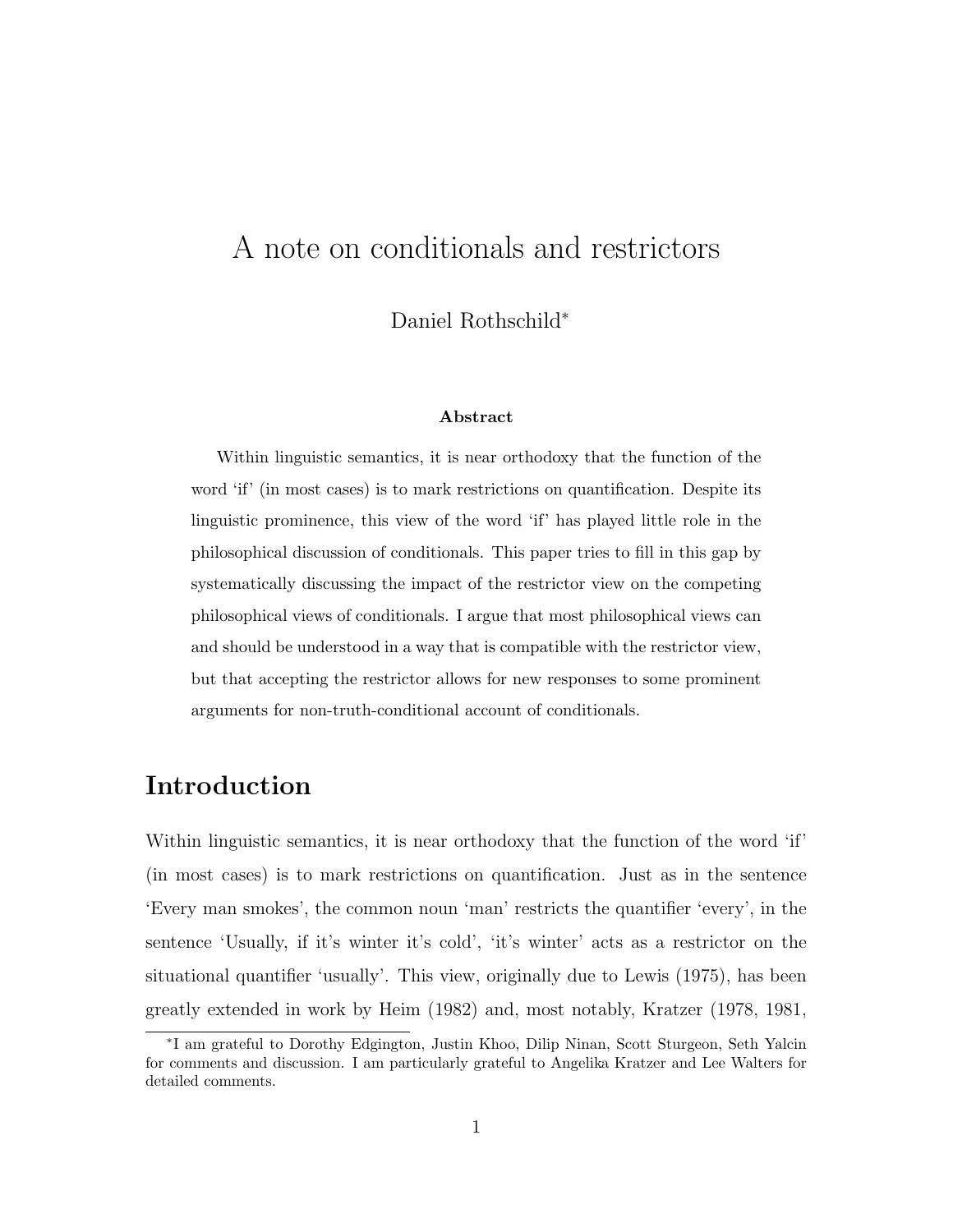1986, 2012) into a rich theory of almost all uses of the word 'if'. I call this the restrictor view of 'if'.

Despite its linguistic prominence, this view of the word 'if' has played little role in the philosophical discussion of conditionals. Fairly recent philosophical surveys such as Bennett's (2003) book-length introduction or Edgington's (1995; 2008) review articles do not even mention the restrictor view. Stranger still, in his seminal work on conditionals and probability, Lewis (1976, 1986) does not discuss the restrictor view that he pioneered, despite the intimate relation noted by Kratzer  $(1978, 1986)^{1}$ This paper tries to fill in the gap left by these omissions.<sup>2</sup>

I make four main points. First, I argue that given the current state of affairs our best bet is to accept the 'restrictor view' and to assume that 'if' is not ambiguous, so that we should accept some variant of the full Heim/Kratzer account of conditionals. Second, I argue that the restrictor view is compatible with all major philosophical views of conditionals, if they are understood in the right way, namely as theories about the meaning of certain sentences that include 'if', rather than as theories about the meaning of the word 'if' itself. Third, I argue that the restrictor view undermines an important argument from the probabilities of conditionals to a nonpropositional view of conditionals (an argument which Lewis played a large role in developing). Fourth, I argue that consideration of embeddings of conditionals, while not decisive, provide some evidence for a combination of the restrictor view with the view that indicative conditionals express propositions.

Not all these points are completely novel, but I think together they paint an important picture of the current state of our understanding of conditionals, one which is not easily found elsewhere.

<sup>&</sup>lt;sup>1</sup>It seems to me that Lewis must have thought 'if' was three-ways ambiguous: it acts as a pure restrictor under adverbs of quantification (Lewis, 1975), it is the material conditional in cases of indicative conditionals (Lewis, 1976), and it is a variably strict conditional in counterfactuals (Lewis, 1973).

<sup>&</sup>lt;sup>2</sup>Many of the points made here expand on observations in Kratzer's own work, unpublished lectures by von Fintel (1994a), as well as Cozic and Égré (2010), and Rothschild (2013).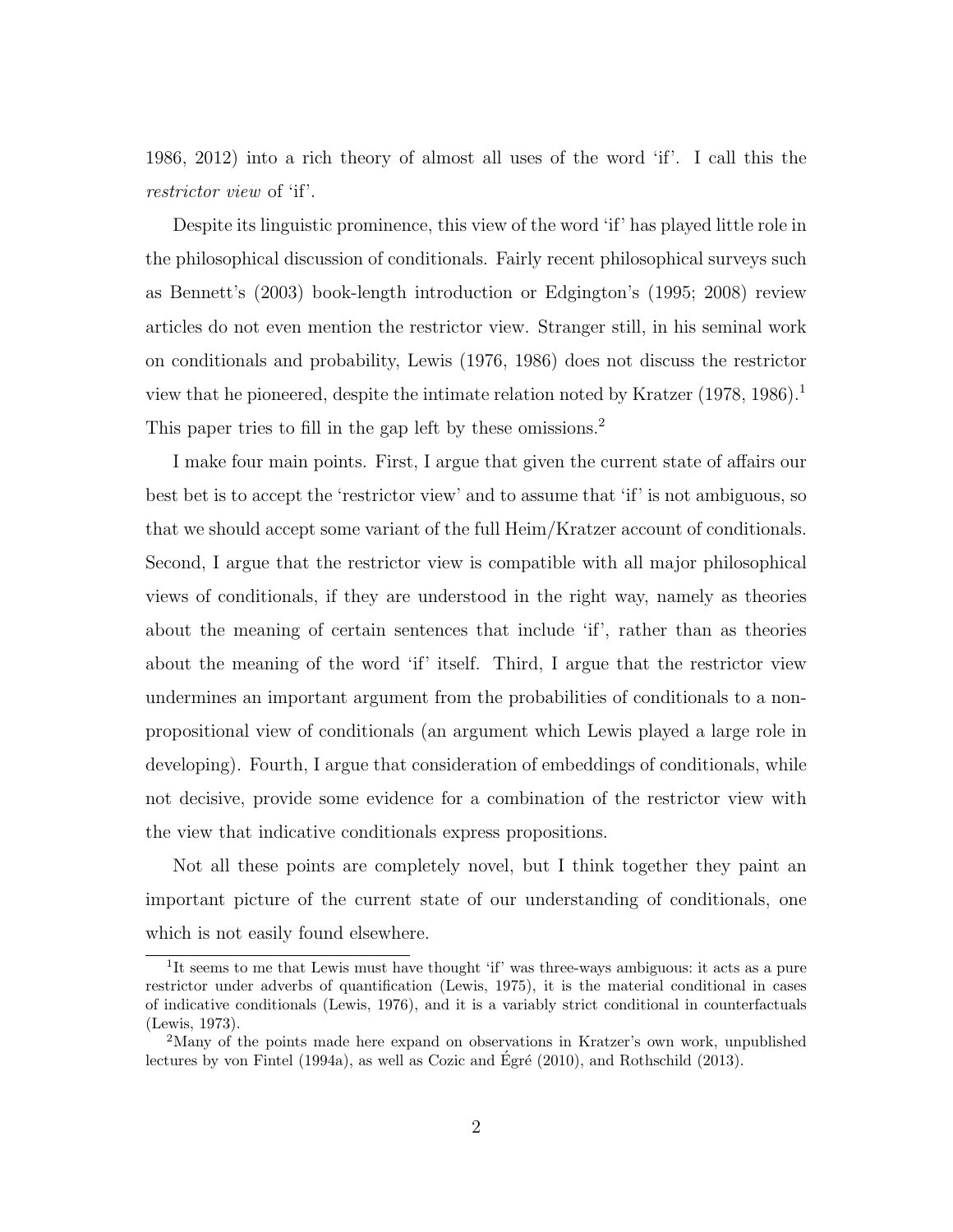### Conditionals and Semantic Theory

When linguists and philosophers discuss conditionals they are mostly talking about sentences that include the word 'if', such as these:

- (1) If a man comes in, he'll be angry.
- (2) Usually, if a man comes in, he'll be angry.
- (3) If a man comes in, he'll probably be angry.

Philosophers often discuss rival theories of conditionals: the material conditional (e.g. Grice, 1967/1989; Jackson, 1987), the Stalnaker conditional (e.g. Stalnaker, 1968), the (related) strict and variably strict conditionals (e.g. Lewis, 1973; Ellis, 1978), the non-propositional theories (e.g. Adams, 1975; Edgington, 1995). In order to assess how these views relate to the restrictor view, we need to relate these theories to semantics generally.

For this reason I'll say a bit here about the structure of semantic theory. Semantics aims at a systematic account of the meaning of sentences in terms of the meaning of their parts and how they are put together. This typically involves assigning meanings to words (lexical items) and specifying rules of semantic composition (i.e. rules that get you from syntactic structures with meaningful components to the meanings of the whole structures). In combination, then, we can assign meanings to entire sentences. In the case of a complete declarative sentence, a standard semantic theory will assign a proposition to it, in particular the proposition that the sentence expresses.<sup>3</sup>

Empirically this enterprise is constrained by what propositions sentences actually express, as revealed by such things as our truth-value judgments of sentences in different situations, our judgments of entailment and so on. Further constraints

<sup>3</sup>Of course doing so will often rely on using contextual information. I'm abstracting away from this here, as I don't think it's relevant to the particular points I am making.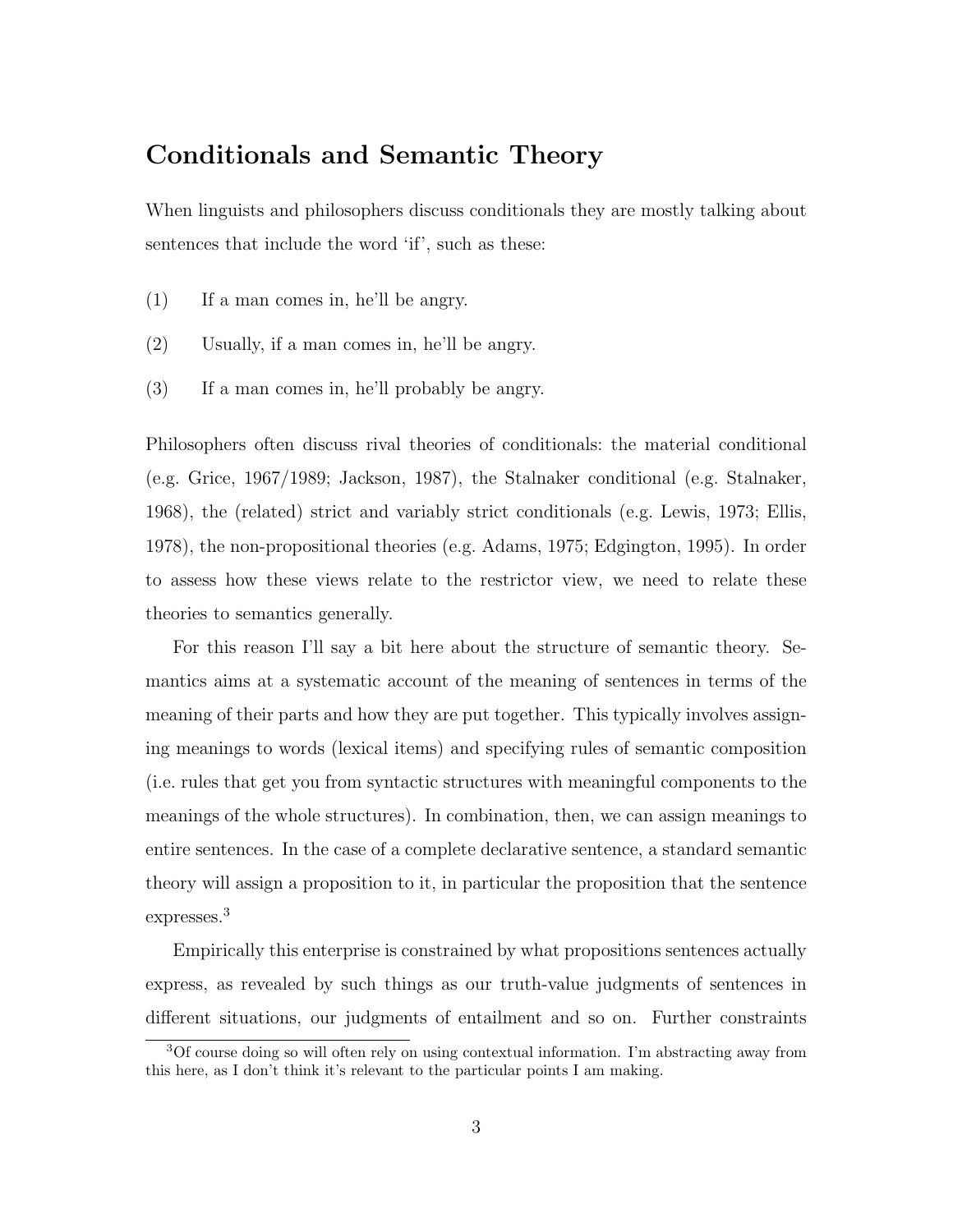

Figure 1: Structure of semantic theory for declaratives

on the project come through the related concerns of simplicity and learnability. These concerns push for simple, clear rules of composition and simple, unambiguous meanings assigned to lexical items. Of course, there is ambiguity and complexity in language but we aim to build simple theories to capture these complexities. In addition, of course, the actual syntactic structure of sentences will constrain our theorizing as it is this structure that the composition rules need to work with.<sup>4</sup>

Semantics connects to the more personal-level notions of communication and belief mostly by way of the semantic values of entire sentences.<sup>5</sup> Figure 1 shows the structure of the situation: assertive content and conditions of belief only connect to word-meaning via sentence meaning. The way in which sentential semantic values connect up to assertion and belief is mostly simple and familiar: If our semantic theory assigns a proposition  $p$  to a sentence  $S$ , then an assertive utterance of  $S$  is an assertion of p. Likewise, believing S is true amounts to believing p is true.<sup>6</sup>

<sup>4</sup>Constraints like compositionality, which are motivated by concerns of simplicity and learnability, provide particularly sharp constraints on which theories are acceptable for given syntactic structures.

<sup>5</sup>Of course, there are also the more elusive, sub-sentential speech-act notions of reference and predication that might constrain our semantic theorizing.

<sup>6</sup> I am putting issues of context dependence aside here.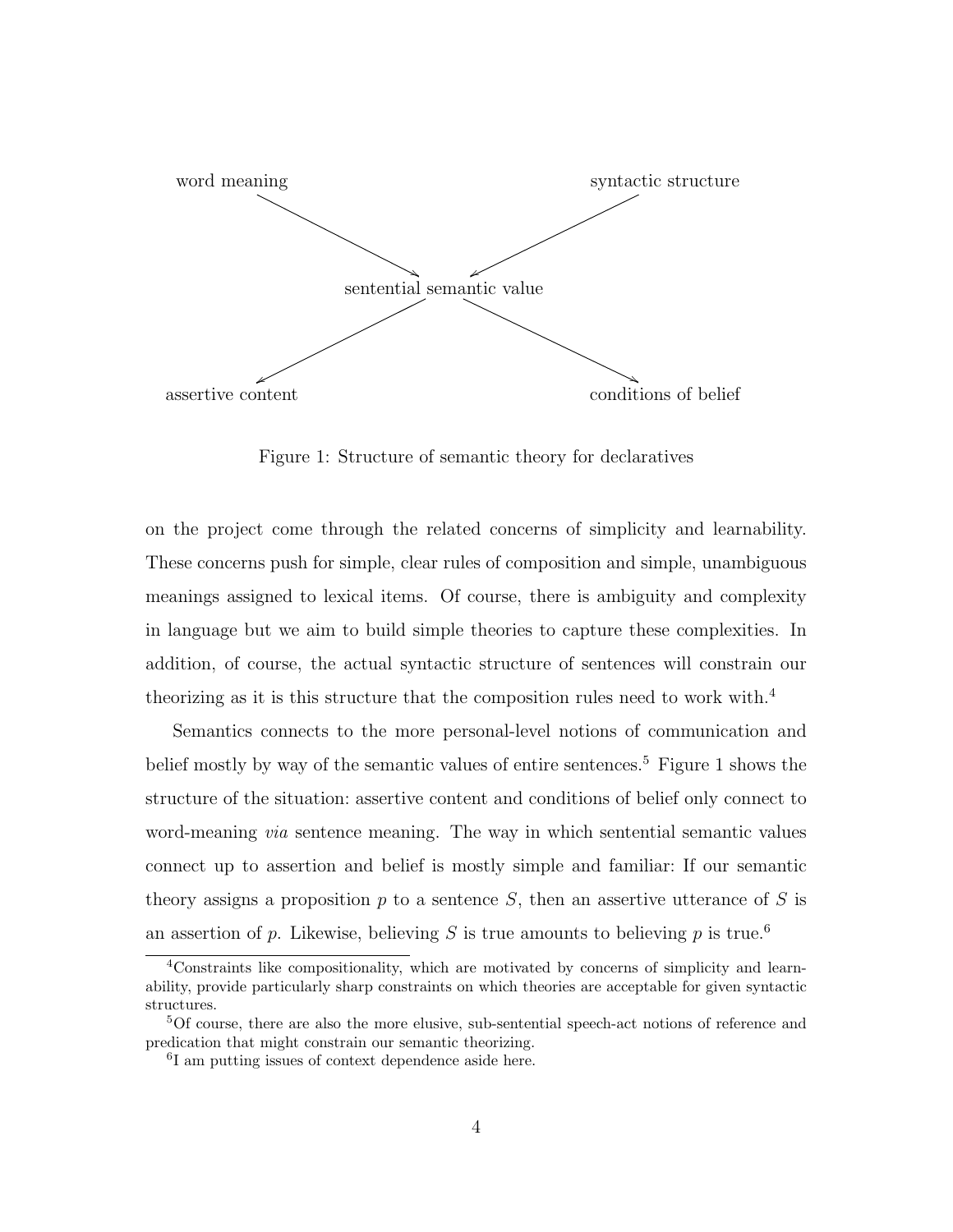It is important to note that even orthodox semantic theories do not always work by assigning propositions to sentences. Semantic theories typically do not assign propositions to 'wh'-questions—e.g. 'Who came?', 'Where is Kate?'— as their meaning. Rather the semantic values assigned to wh-questions tend to be *sets* of propositions or partitions of logical space (Hamblin, 1973; Karttunen, 1977; Groenendijk and Stokhof, 1984). That is because the speech act of questioning does not amount to the assertion of a proposition, but something more like a request for information.

In all cases, we implicitly or explicitly use *bridging* principles that connect up semantic values with the personal-level acts and states associated with the sentences (e.g. assertion and belief in the case of normal indicative sentences, asking and wondering in the case of questions). In the case of declarative sentences these bridging principles, evoked implicitly above, are trivial, i.e. if a sentence S has the semantic value  $p$  then an assertive utterance of  $S$  is an assertion of the proposition  $p<sup>7</sup>$  In figure 1, the bridging principles are what connect the sentential semantic value to the assertive content and the conditions of belief; semantic theory, by contrast, takes us from word meaning and syntactic structure to sentential semantic value.

The point of this sketch of the semantic theory is to illustrate the number of different levels at which claims about conditionals can be understood. I will argue here that the most charitable interpretation of philosophical theories of conditionals is as claims about a) the semantic values of entire sentences that include conditionals, and b) what it is to assert/know/wonder about those sentences, i.e. how we should understand the speech-acts and psychological states associated with conditional sentences. My main claim is negative: philosophical theories of conditionals should not be viewed as direct claims about the meaning of the word 'if' and the compositional rules that govern sentences with 'if'. In terms of figure 1 philosophical theories only

<sup>7</sup>Except to the extent that semantic values of declarative sentences might be index-dependent as argued by Lewis (1980). See also Stanley (2002), Ninan (2010) and Rabern (2012).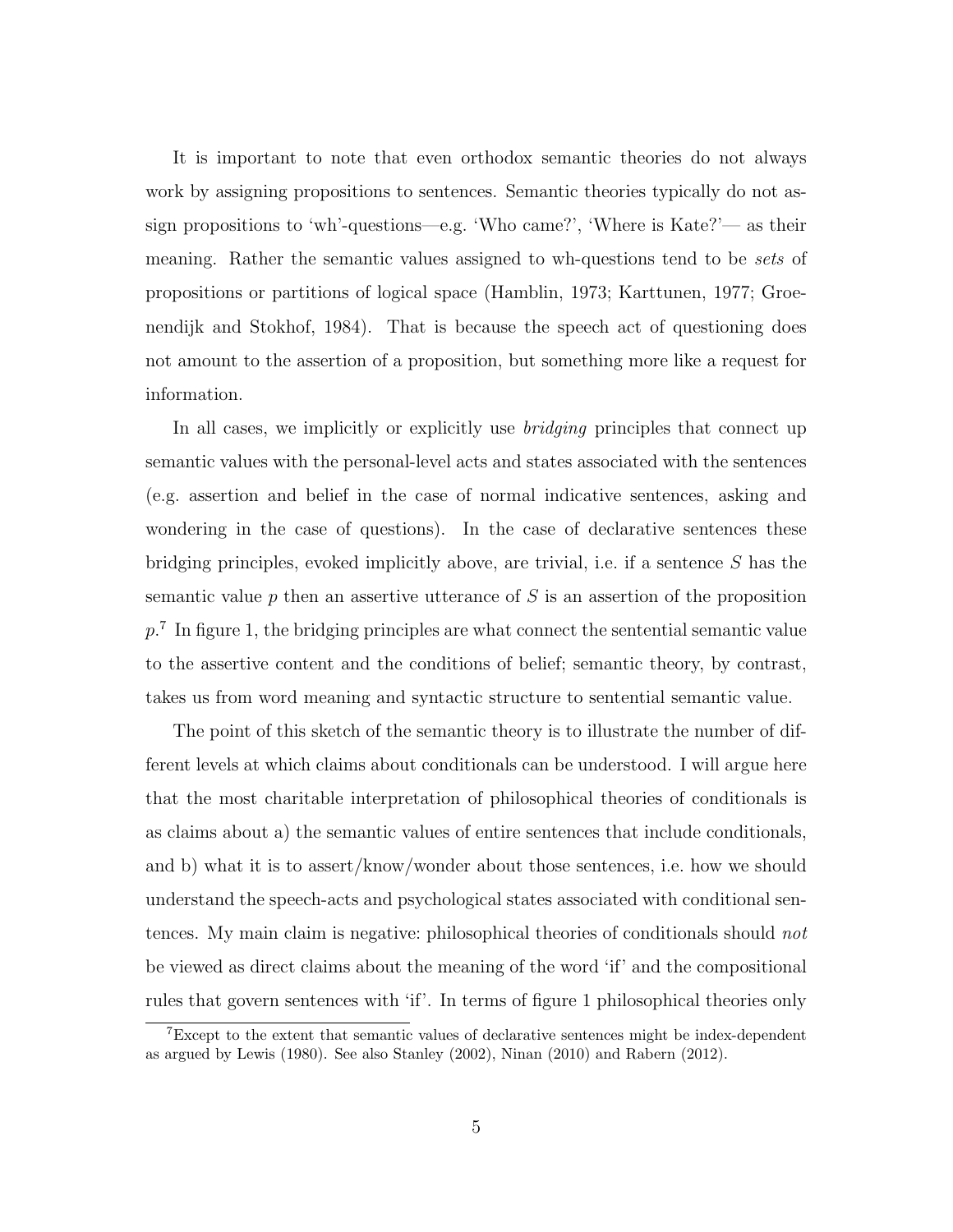cover the middle and the bottom sections of the picture. Thus, philosophers should not be seen as giving semantic theories of 'if' in the usual sense.

This claim may be surprising. After all, philosophical theories of conditionals tend to come as complete packages: theories of the meaning of the connective 'if', the meaning of entire sentences that include 'if', what is asserted by sentences that include 'if', and what it is to believe such sentences. Indeed, theories are often classified according to their view of the connective 'if': hook (the material conditional), the Stalnaker conditional, the strict conditional, etc (as in Edgington, 2008).

My claim about how to best understand philosophical theories of conditionals does not, however, rest on the intentions of those propounding the theories. Rather it relies on the principle of charity: philosophical theories of conditionals are most plausible if understood at the higher level.

### Conditionals and Adverbs of Quantification

Here I will sketch Lewis (1975), Kratzer (1978, 1981, 1986), and Heim's (1982) view that 'if' is a device for marking the restriction of a quantifier. I believe this is one of the best established claims in semantic theory due to it simplicity and explanatory power. Lewis, in 'Adverbs of quantification', considered sentences like (4), where, intuitively, a conditional is embedded under an adverb of quantification.

(4) Usually, if Mary is here, she is angry.

It seems reasonable to assume here that 'usually' functions as a quantifier over times or situations.<sup>8</sup> In this case both 'Mary is here' and 'she is angry' will be true or

<sup>&</sup>lt;sup>8</sup>In fact, Lewis rejects the *general* claim that adverbs of quantification are always situation quantifiers. He argues instead that they are unselective quantifiers that can quantify over any free variable. However, this aspect of Lewis's theory is not generally accepted. In cases like (4), anyway, even Lewis would presumably think the right analysis has the 'usually' bind a time, event, or situation variable. I will assume in this note, following von Fintel (1994b, 1995), that adverbs of quantification always bind situation variables, though nothing essential rides on this assumption.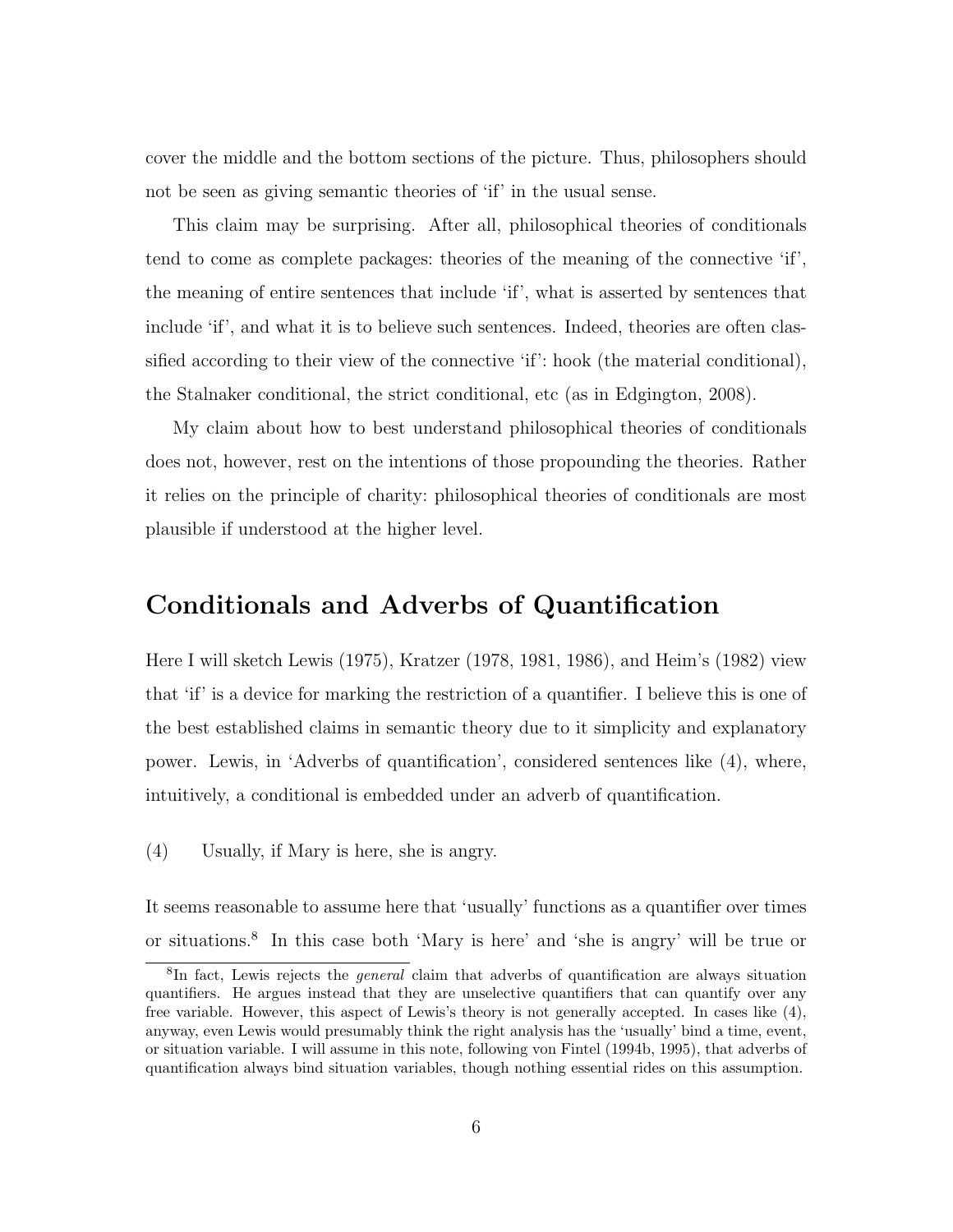false relative to different times or situations. This leaves the question of what the meaning of the conditional connective 'if' is in this case. We might think, as is standard in logic, that it is a connective that joins together the sentences 'Mary is here' and 'she is angry' to produce some complex sentence which itself is true relative to different situations. Lewis argued that this is not the right way to think about examples like (4). Rather, Lewis suggested, the entire 'if'-clause, 'if Mary is here', acts as a restrictor on the the quantification over times or situations. So we can paraphrase  $(4)$  as follows:<sup>9</sup>

(5) Most situations in which Mary is here are situations in which she is angry.

Thus, the function of 'if' in sentences like (4) is simply to mark the fact that 'Mary is here' is a restrictor of the situational quantifier 'usually'. More explicitly: we think of all situational quantifiers, such as 'usually', as binary quantifiers that take both a restrictor and a matrix predicate.<sup>10</sup> The semantic contribution of 'if' is to mark the fact that the material following it serves as part of the restrictor. The other material, what we traditionally call the consequent, goes into the matrix.

We can write a binary quantifier Q acting on the restrictor  $\phi$  and the matrix  $\psi$ as  $\mathbb{Q}[\phi][\psi]$ . Thus (4) has the schematic form in (6):

#### (6) Usually[Mary is here][Mary is angry].

To my knowledge there is no serious rival theory to Lewis's account of the role of  $i$ f'-clauses under adverbs of quantification.<sup>11</sup> As Lewis points out, it follows from

<sup>&</sup>lt;sup>9</sup>I am putting aside here the various difficulties in counting situations which affect the interpretation of (5). See von Fintel (1997/2005); Kratzer (2011).

<sup>&</sup>lt;sup>10</sup>Unary quantifiers like  $\forall x$  and  $\exists x$  take a single open-formula, e.g. Fx. A binary quantifier, such as  $\text{most}_x$  takes two open-formulas, e.g. Fx and Gx, one of which is called the restrictor the other a matrix. For example, in the sentence 'Most men are tall', 'man' is the restrictor predicate and 'is tall' is the matrix predicate. See, e.g., Barwise and Cooper (1981) for further discussion.

<sup>11</sup>I consider Belnap's (1970) trivalent account of conditionals under quantifiers as one particular implementation of the restrictor view. Of course, if one does not have such a catholic view, then this would be a 'rival' to the restrictor view. There seems little point in quibbling about this issue.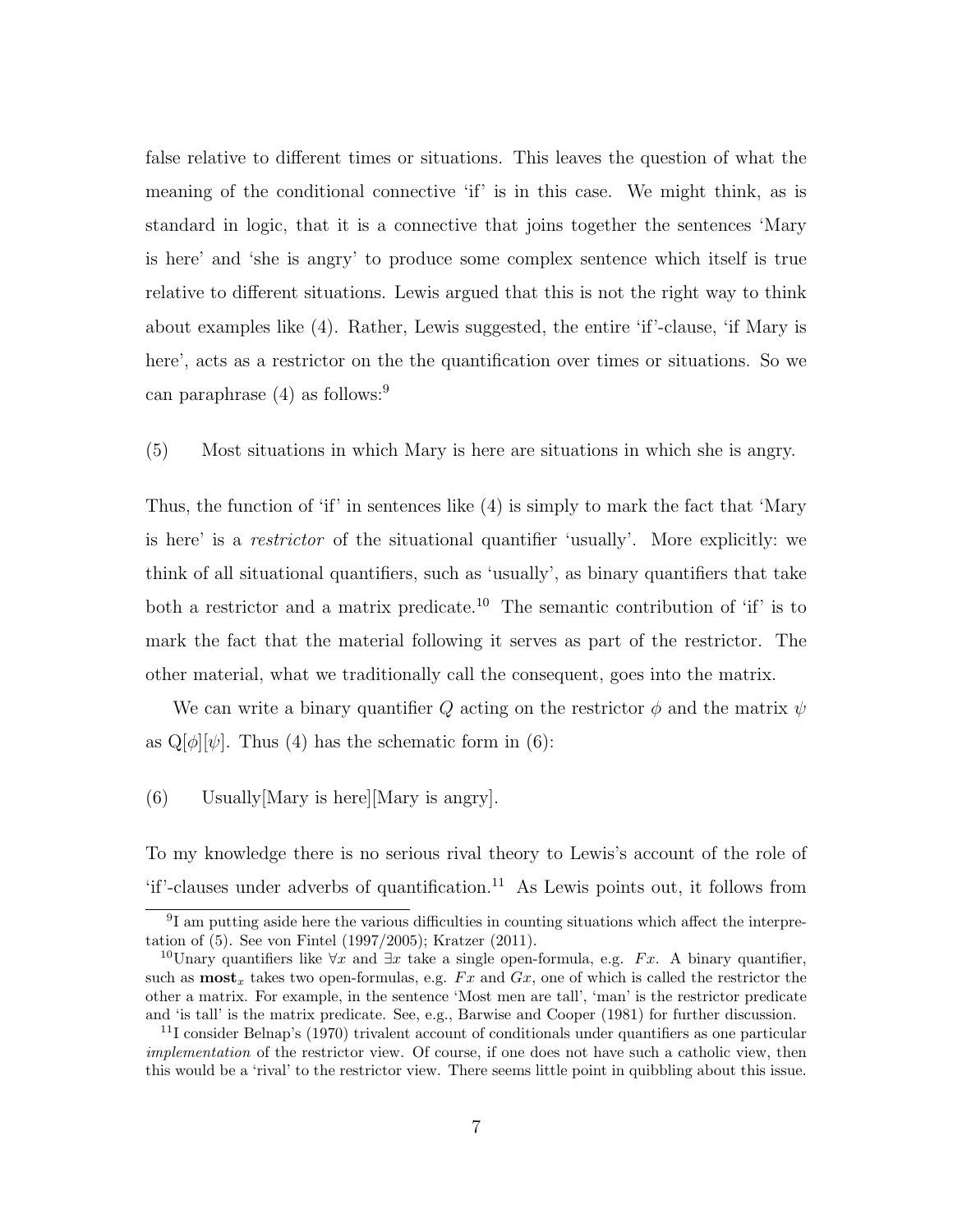well-known results on binary quantification that no truth-functional conditional connective can predict the same truth conditions.<sup>12</sup> There are also no extant, plausible non-truth-functional accounts of conditional propositions that capture this equiva $l$ ence.<sup>13</sup>

A technical note: As we will see, the restrictor view admits of many implementations within specific semantic frameworks. One possible view, adopted by Heim (1982) and Kratzer (1978) gives a syntactic spin to the view. Quantifiers, generally, are seen as having two arguments. Whether a given piece of syntactic material occupies one argument place or the other is a syntactic matter, and 'if' serves a syntactic marker that what follows it is in the restrictor argument place. On this syntactic spin 'if' has no semantic value whatsoever, it merely serves to mark a syntactic place for the material after it. (I give a simple version of this syntactic story in the first appendix.) This is by no means the only view we can have and it does not fit well with current syntactic theory. We can also think that 'if' takes the material inside it and returns a function that modifies quantifiers by restricting them with that material. In this case, 'if' has a very specific meaning, it takes as input a sentence and returns something that can modify quantifiers or their parameters (Kratzer, 1981, 2012). This view fits well with the idea that 'if'-clauses are adverbial phrases (Geis, 1970). There are other possible views which we can think of as versions of the restrictor view, such as Belnap's (1970) trivalent view, which I will discuss later. Which view you want will depend, mostly, on a lot of detailed questions about your overall syntactic and semantic framework, and I don't think those questions much affect my discussion here.

<sup>12</sup>See Barwise and Cooper (1981) for discussion of this result which was originally proved by David Kaplan in 1965. Of course, this result only holds in a bivalent context, hence the possibility for Belnap's trivalent semantics of conditionals.

 $13$ Even elaborate dynamic accounts such as Gillies (2010) are not obviously capable of treating adverbs of quantification, as Khoo (2011) argues.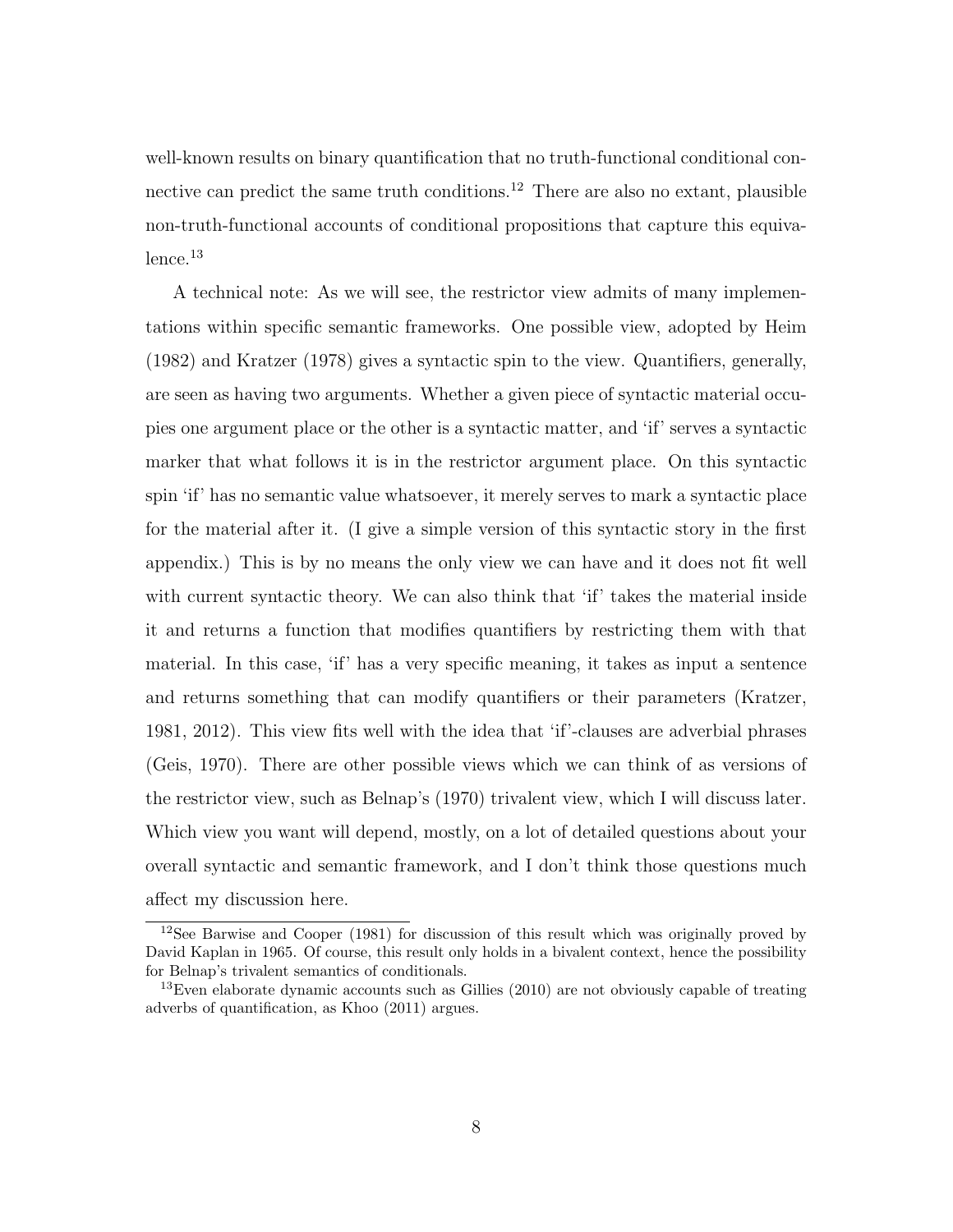# Uniformity

Semantic theories aim to be simple. Thus, in general, we should try to posit a non-ambiguous, simple meaning for 'if', as ambiguities add to the complexity of our semantic theories. Given that the restrictor analysis seems necessary for examples of conditionals under adverbs of quantification like (4), all else equal, we should apply it as widely as possible.

Kratzer (1981, 1986) and Heim (1982) showed the analysis can be expanded very widely. Kratzer noted that the analysis works well for conditionals that are embedded under various modal constructions. For instance, the analysis is easily extended to this set of examples:

- (7) a. Necessarily, if Mary is here, she is angry.
	- b. Probably, if Mary is here, she is angry.
	- c. It's likely that if Mary is here, she is angry.
	- d. If Mary is here, she must be angry.

In all these cases it is natural to see the modals 'probably', 'necessarily', 'it is likely', ands 'must' as quantifiers over possible worlds that are restricted by the 'if' clause.<sup>14</sup> So, if we treat modals as binary quantifiers we can give the basic semantic structure of the sentences in  $(7)$  as in  $(8)$ .<sup>15,16</sup>

(8) a. necessarily [Mary is here][Mary is angry]

<sup>14</sup>Of course, 'probably' isn't a normal quantifier over worlds, but rather one that depends on a probability measure over the worlds (see Yalcin, 2010, for discussion).

<sup>&</sup>lt;sup>15</sup>I am assuming here that we assign suitable semantic values to the modal quantifiers, e.g. 'necessary' is a binary quantifier taking two sentences, a restrictor and a matrix, such that 'necessary[restrictor][matrix] is true iff in every world in which the restrictor is true, the matrix is true.

<sup>&</sup>lt;sup>16</sup>I'm only using the idea that modals are binary quantifiers as one illustrative way of doing the syntax and semantics here, as I mentioned in the previous section, we could instead treat the modals as unary operators that are modified by 'if'-clauses. The relevant point here is that the 'if'-clause has a semantic value of its own that serves to restrict the modal operator, rather than combining directly with the consequent.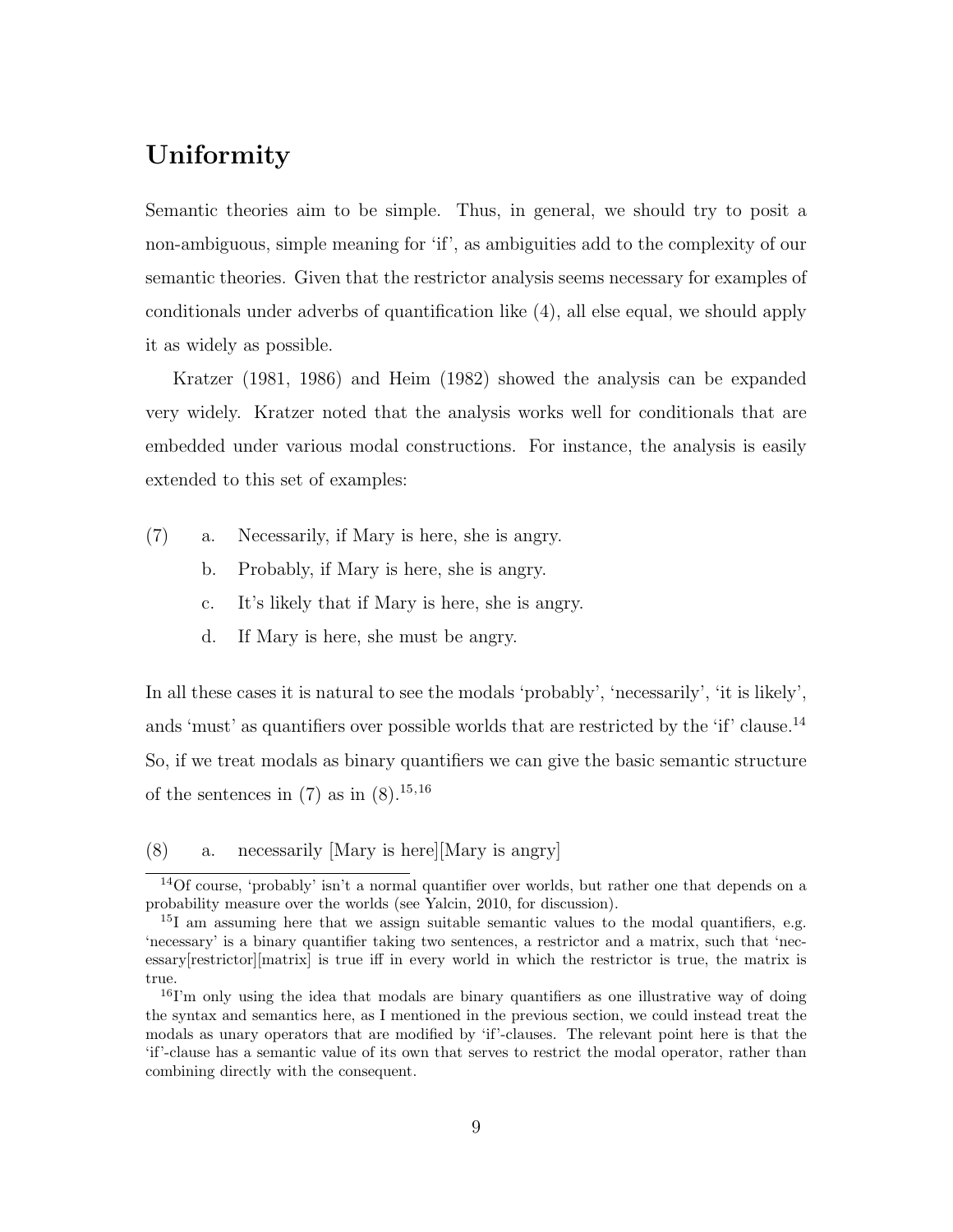- b. probably [Mary is here][Mary is angry]
- c. it's likely [Mary is here][Mary is angry]
- d. must [Mary is here][Mary is angry]

Kratzer, more controversially, argued that even in conditionals without explicit modal operators there are implicit modal operators. In particular, Kratzer argues that a bare indicative conditional—i.e. a conditional sentence without a higher modal operator, such as (9-a)—includes a silent necessity operator similar to 'must' or 'necessarily'. Thus, the semantic structure of (9-a) can be represented in (9-b)

- (9) a. If Mary is here, she is angry.
	- b. Must [Mary is here] [She is angry]

While the syntax and motivation of this view is novel, it follows in a long tradition of viewing bare conditionals as expressing a form of conditional necessity. So, in terms of its sentential semantics, it is a familiar view of bare indicative conditionals.

I should note that this is not the only theoretical option for treating conditionals without overt quantifiers. Another kind of view assumes that the conditional expression (i.e. a bare conditional with both antecedent and consequent, like (9-a)) has some semantic value X. When a binary quantifier, like 'necessarily', applies to X we get restricted quantification. Our semantics, though, also assigns an interpretation to X of some sort when there is no syntactically present quantifier. An instance of this kind of view, perhaps the most minimal implementation, is Belnap's (1970) trivalent view, which I turn to in the next section.<sup>17</sup> What differentiates this type of view from the traditional Kratzer/Lewis view is that it assigns a single syntactic entity to the conditional expression 'if Mary is here, she is angry', rather than splitting it into two distinct entities. For this reason this view is not compatible

<sup>&</sup>lt;sup>17</sup>Lewis (1975) discusses this as a possible treatment of adverbs of quantification. In the context of probability operators the view can be found originally in de Finetti (1936). See Huitink (2008); Rothschild (forthcominga) for further discussion of the trivalent view from a linguistic perspective.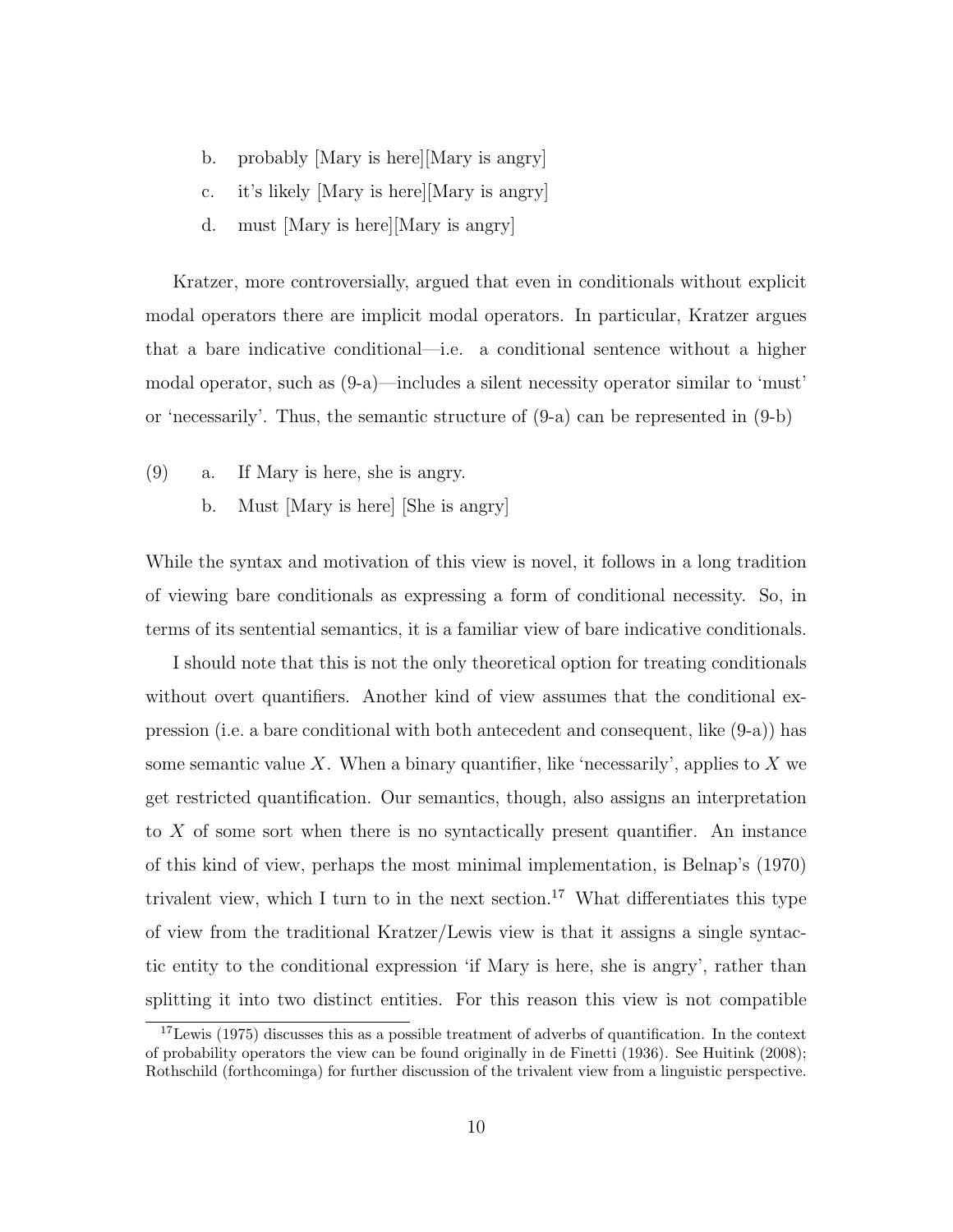with the syntactic construal of the restrictor hypothesis: 'if' has a semantic value here, it doesn't just mark a syntactic place. However, when bare conditionals are embedded under quantifiers the results are equivalent to the syntactic construal: the antecedent restricts the quantifier.

So it is feasible (in more than one way) to give a unified analysis of bare conditionals and conditionals under adverbs of quantification and modal operators. Methodological considerations strongly support a unified analysis.

### Restrictor-based theories

I argued above that the most promising account of the meaning of the word 'if' is that it serves to mark the material after it as restricting some sort of quantification. This view usually does not even get mentioned in standard philosophical discussions of conditionals (e.g. Bennett, 2003; Edgington, 1995). There is a good reason for this: philosophical views focus on unembedded conditionals without explicit modal operators:

(10) If Mary is here, she is angry.

Bare conditionals are obviously the toughest cases for the restrictor analysis since there is no explicit operator for the 'if'-clause to restrict. When focusing on examples like (10) the restrictor analysis is unintutive. Nonetheless, as I argued above, the restrictor analysis is the only game in town for examples like (4), and is both unintuitive and bad methodologically to treat the 'if' in  $(10)$  as different from the 'if' in (4). So philosophers, if they are seriously interested in the word 'if', should presumably adopt as one of the most plausible hypotheses that 'if' in (10) is doing what it is doing in cases with adverbs of quantification. Since they generally do not do this, we might be tempted to dismiss philosophical theories as implausible.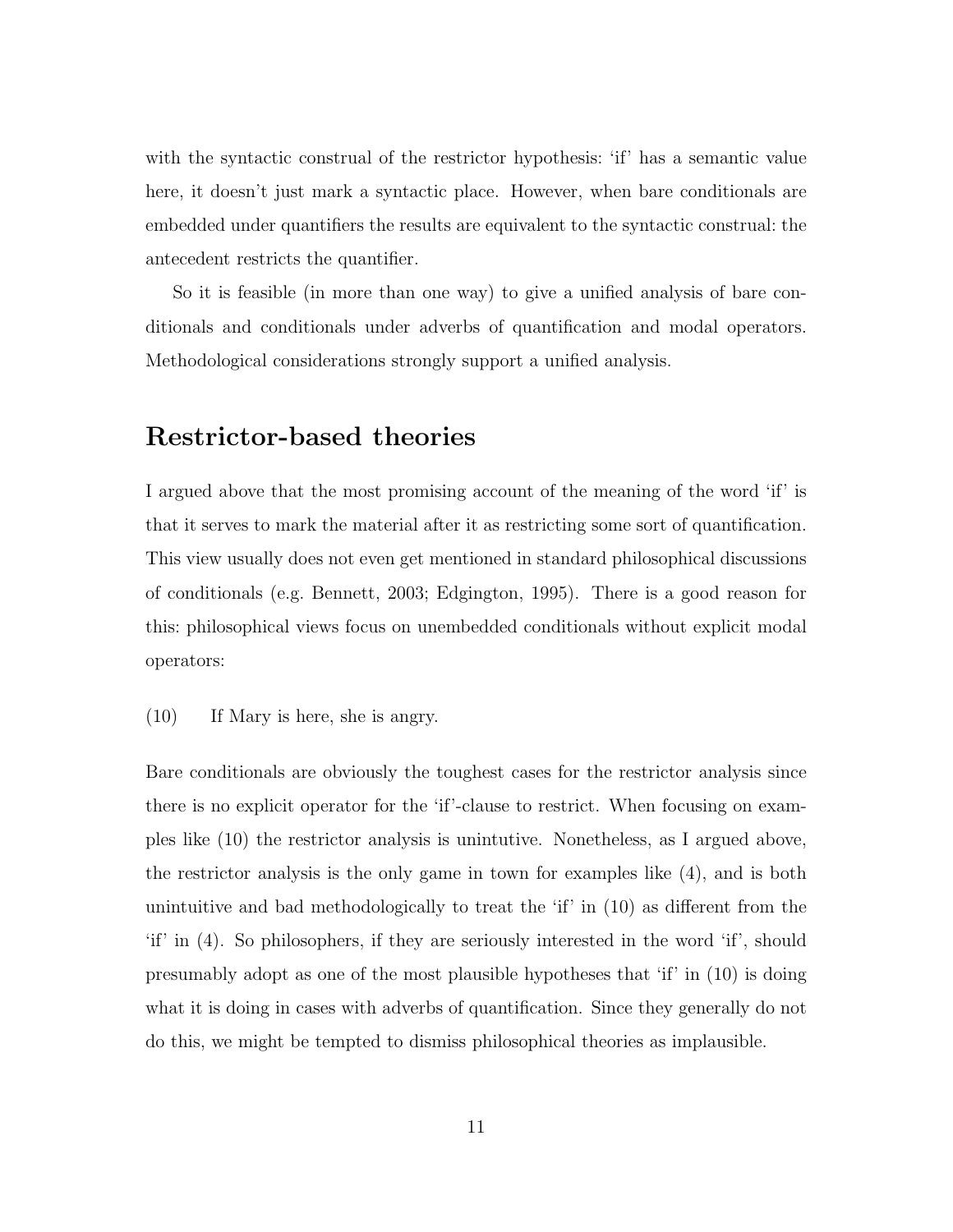Instead, I suggest we understand the major philosophical theories of conditionals as views about the semantic value of entire sentences with conditionals and views about which speech-acts are associated with such sentences. When viewed in this way the restrictor view of 'if' poses no challenge to the philosophical theories, since they are, as such, compatible with the restrictor view.<sup>18</sup>

#### Strict Conditional

Kratzer and Heim's view is that a bare indicative conditional such as (10) contains an implicit modal operator. So the logical form of (10) is something more like this:

(11) necessarily [Mary is here][she is angry]

As I noted above, this amounts to the view that bare conditionals express conditional necessity: in all worlds in which Mary is here, she is angry.<sup>19</sup> So the restrictor view is obviously compatible with the strict conditional view, once we understand that as a view about bare conditional sentences rather than a view about the connective  $\lq if'.$ 

### Material conditional

We can get the material conditional as a sort of limiting case of the strict conditional. Simply assume the necessity modal only quantifies over worlds that are actual. Since there is only one, the one question is whether the consequent is true at that world if the antecedent is. If the antecedent is not true at the actual world, the quantification is vacuous and so the sentence is true. Thus we get the truth-

<sup>&</sup>lt;sup>18</sup>Kratzer, herself, made this point with respect to most of the propositional views of conditionals, my main contribution here is to extend this point to non-propositional views of conditionals.

 $19$ It is widely recognized that this view is only plausible if we view the necessity operator as quantifying over a sharply restricted set of worlds (rather than, say, all metaphysically or physically possible worlds). However, in natural language semantics it is normal to think that all quantifiers are sharply restricted by context, so this does not seem like a problematic discussion.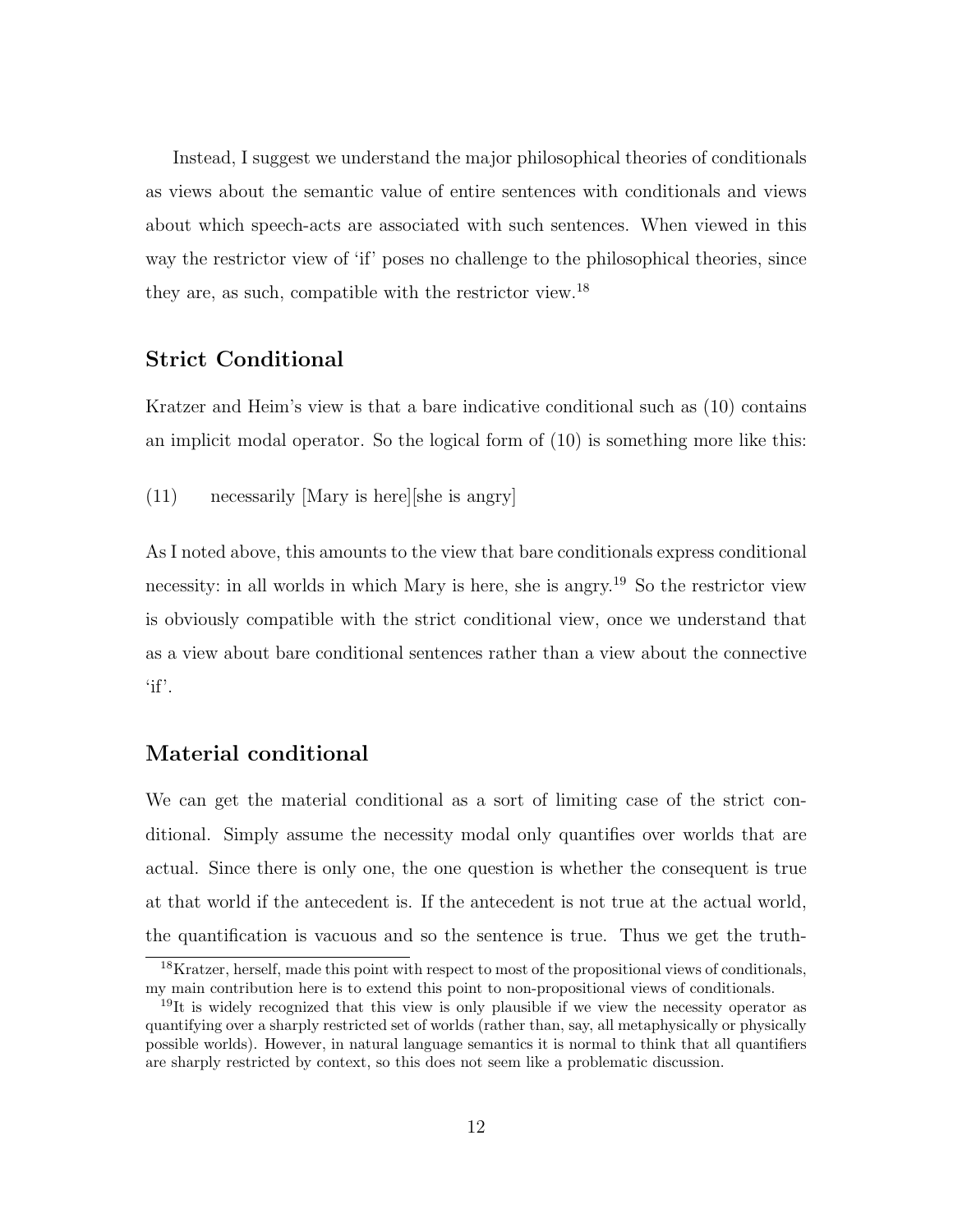conditions of the material conditional. Of course, it is widely acknowledged that the material-conditional view is hopelessly implausible as a semantics for the conditional: it simply does not account for much basic data about truth-value judgments of conditionals.<sup>20</sup> Nonetheless, it is useful to see that the material conditional view, as a view about the semantics of bare conditional sentences, is not ruled about the restrictor view alone.

#### Stalnaker/Lewis conditionals

Stalnaker and Lewis propose that to evaluate conditionals one needs to look at the 'closest' possible worlds in which the antecedent is true.<sup>21</sup> Kratzer implements the variably strict semantics for conditionals within her general approach to modality: all modals introduce both a base (a set of worlds) and an ordering on those worlds. 'If'-clauses are still simply restrictors, but the modals do the work of ensuring that the worlds where the consequent are evaluated are the 'closest' worlds.<sup>22</sup>

### Non-propositional

The compatibility of the view of 'if'-clauses as restrictors with the major propositional views of conditionals was emphasized by Kratzer. However, there is little discussion in the semantics literature of the relationship of non-propositional views of indicative conditionals to the restrictor view, despite the prominence of non-propositional views in the philosophical literature. There are a variety of nonpropositional views that accord with the restrictor hypothesis. I will discuss two

 $^{20}$ I think the assumption that all indicative conditionals with false antecedents are true flies in the face of many of our truth-value intuitions, and no amount of pragmatics can explain this fact away.

 $^{21}$ Lewis, of course, only thought this view should be used for counterfactual conditionals, while Stalnaker thought it should apply to all uses of conditionals.

<sup>&</sup>lt;sup>22</sup>Kratzer (1981) provides a battery of arguments that modals themselves need ordering (see Swanson, 2008, for critical review). Lewis (1981) proved the equivalence between the structure of Kratzer's semantics and his own.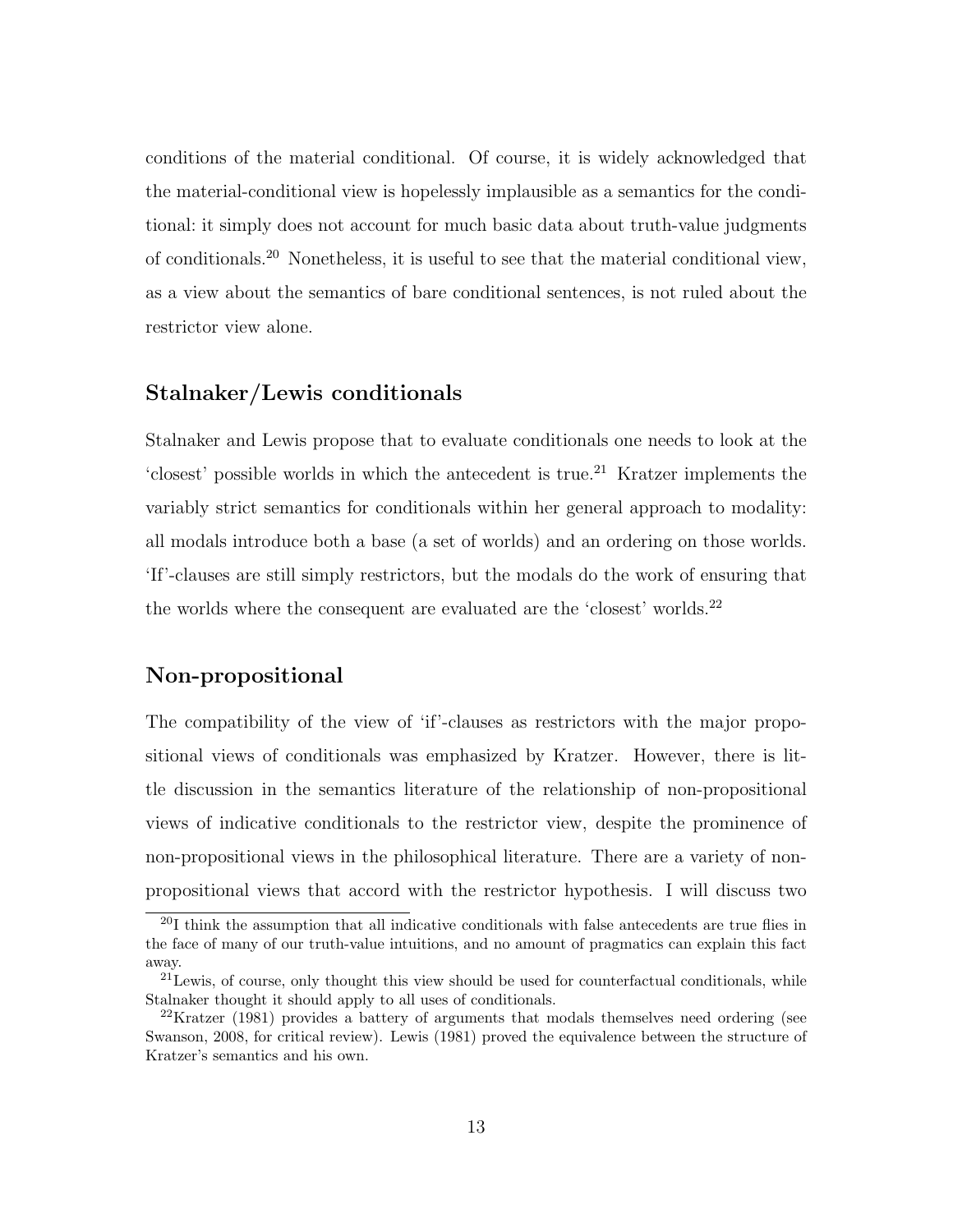such views here: a trivalent view and a view that combines a non-propositional semantics for epistemic modals with the restrictor view of 'if'. Before doing so, I will make some general comments about non-propositional views of conditionals.

It is often at least implicitly assumed that non-propositional views of conditionals are premised upon a rejection of the project of formal semantics at least insofar as it extends to include conditionals. This is a mistake.

It is true that the standard assumption underpinning almost all work in semantics is that when the semantic value of a sentence is a proposition then an assertion of the sentence is an assertion of that proposition and belief in the sentence is belief in that proposition. If sentences do not have propositions as semantic values, however, that does not mean we cannot do semantics. What we need, in this case, is new bridging principles connecting non-propositional semantic values with assertion and belief. The semantics in combination with these principles then makes predictions about what people can do with the relevant sentences. Even orthodox semantic views sometimes use non-propositional semantic values for complete sentences and, associated with them, non-standard bridging principles. As I mentioned earlier, a salient example where orthodox theories need such non-standard bridging principles is the semantics of questions. Groenendijk and Stokhof (1984), for instance, assign questions partitions of logic space as their semantic value. Asking a question, is inquiring which cell of the partition the actual world lies in. Wondering about a question is wondering which cell the actual world is in. With this class of semantic values and bridging principles we can then judge whether certain assignments of semantic values are reasonable or not.

Non-truth-conditional programs about conditionals are not generally put forward as full-fledged semantic theories with explicit semantic values and bridging principles. This is often taken (by semanticists and linguistically-inclined philosophers of language) as an implicit rejection of the methodology of semantics. This does not seem fair to me. As I understand Edgington's (1995; 2008) view, she is not commit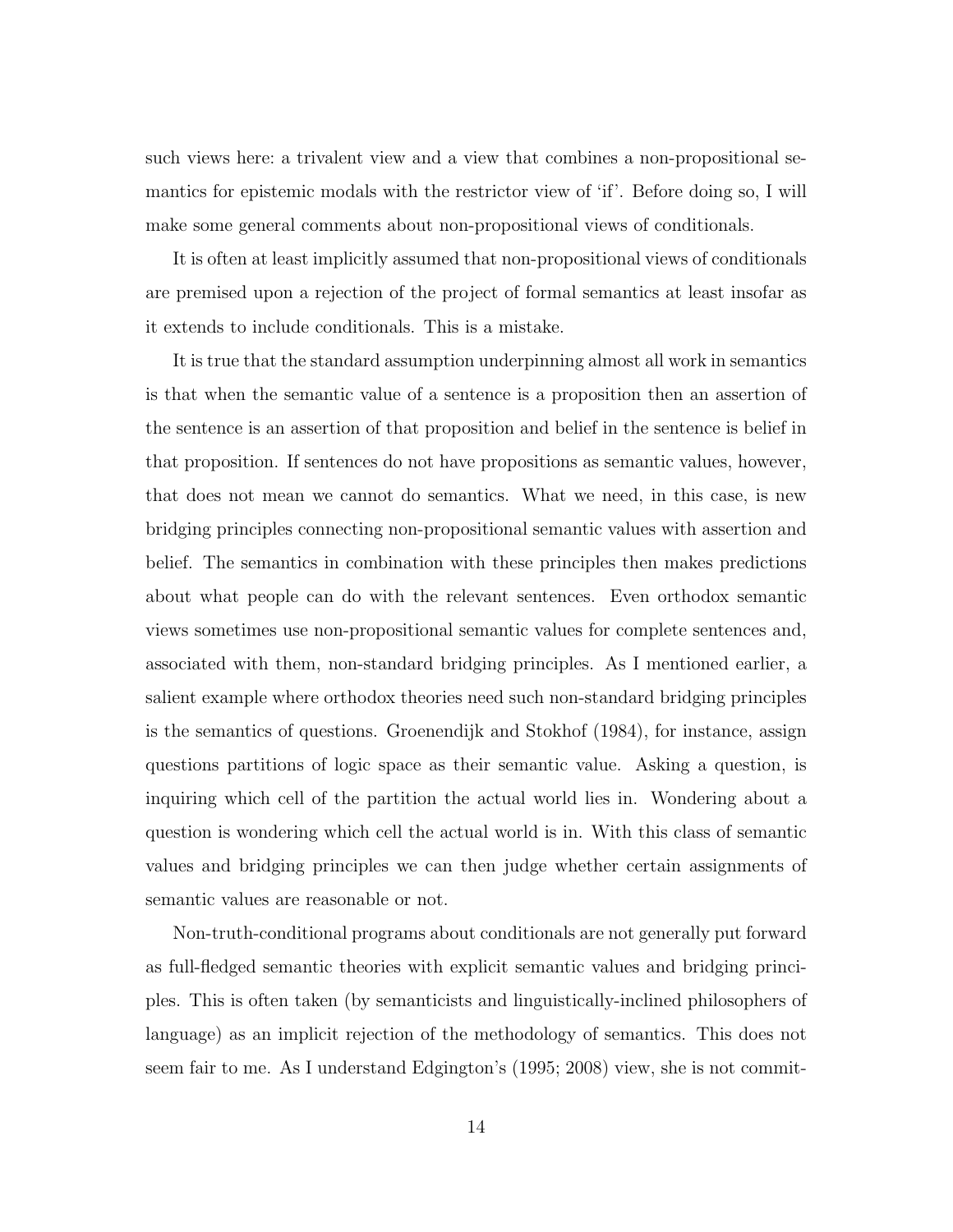ted to a particular account of the semantic value of conditional sentences. What she pushes is primarily the negative claim that conditionals do not have propositions as their semantic values. This is an important claim for the non-propositional view since if conditionals did have propositions as their semantic values we would expect the normal bridging principles to kick in so that assertions of conditionals would simply be assertions of propositions.

For any given claim about what belief and assertion of conditional sentences amounts to, there will be a host of different combinations of semantic values and bridging principles that support that claim. So it is not obvious why you should choose one particular combination; if your main aim is to say what assertions of conditionals and belief in conditionals amount to, then it may be wise to remain neutral on which semantic values and bridging principles you think are correct. This is not to say that giving semantic values and bridging principles for conditionals is not an interesting project for those sympathetic to the non-propositional view, it is just to say that not everyone who argues for the non-propositional view needs to engage in it.

Nonetheless, if we are going to show that non-propositional views are compatible with the restrictor view we need to sketch how. This is what I turn to now with two different non-propositional semantics for conditionals, a trivalent account and a covert modal account.

#### Trivalent

Belnap (1970) gives a trivalent semantics for conditionals and a semantics for quantifiers that allows quantifiers to take trivalent formulas as their sole argument. The trivalent semantics is the usual one:  $A \to C$  has the truth value of C when A is true and otherwise is undefined.<sup>23</sup> If there is an open variable, x, in  $A \to C$  then we can

<sup>&</sup>lt;sup>23</sup>There are a number of different options for what to do when A or C is undefined, but these aren't relevant here.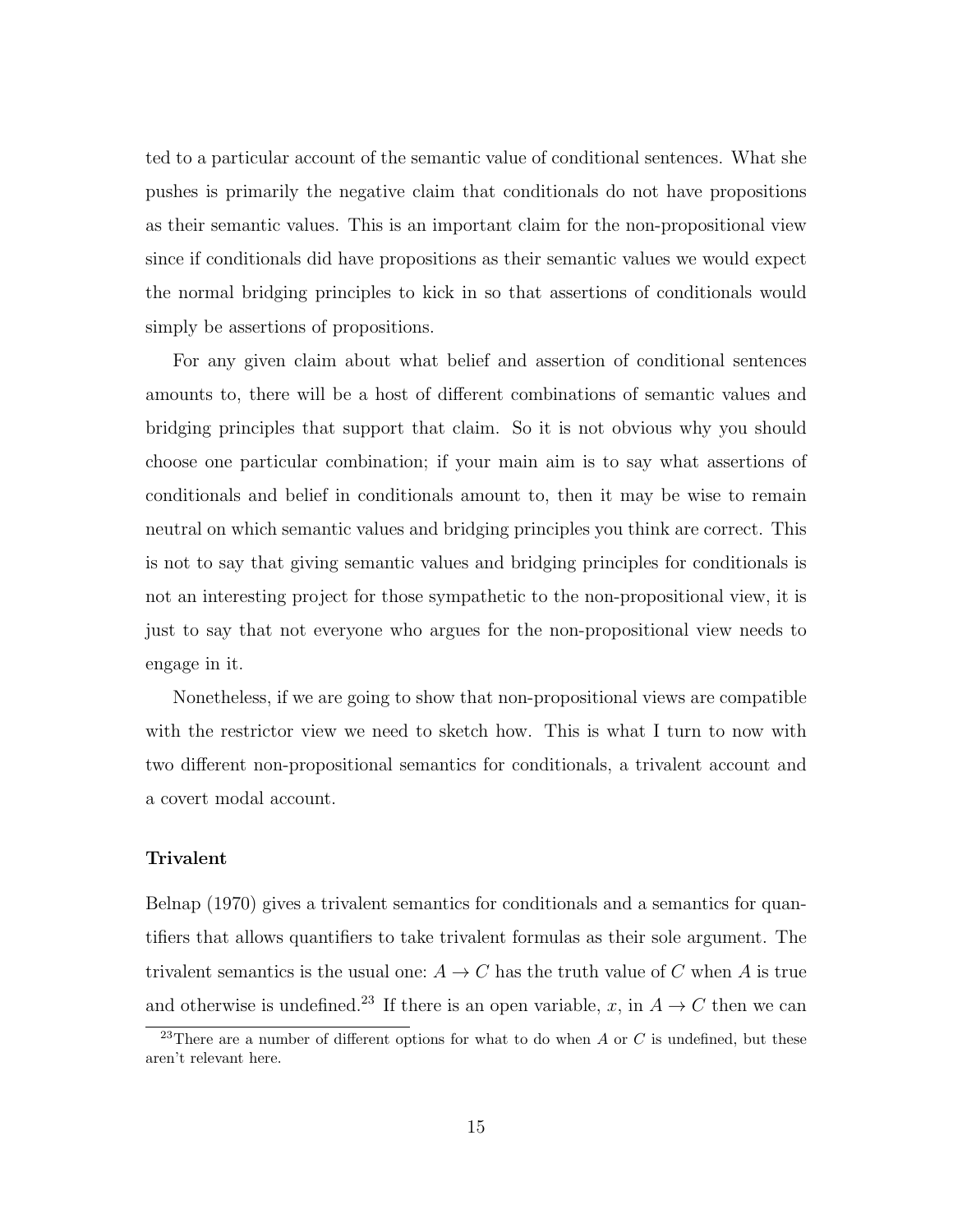quantify over conditionals with quantifiers defined like this:

(12) Most<sub>x</sub>  $\phi$  is true iff for most objects *o* s.t.  $\phi_{x\to o}$  is defined,  $\phi_{x\to o}$  is true.

The technical point is that a trivalent conditional can encode both the restriction (i.e. where it is defined) and the truth values when the restriction is satisfied. So, it is possible to get a unary quantifier that takes a single trivalent formula that is equivalent to a restrictive binary quantifier that takes two bivalent formulas.

Since trivalent formulas do not correspond to ordinary propositions, they can act as a plausible semantic value of an indicative conditional for a non-propositional account.<sup>24</sup> There is no need to posit a covert modal operator for bare indicative conditionals, then. The trivalent semantic value still leaves open what personallevel account we give of conditionals; that depends on what bridging principles we use. The trivalent semantics is compatible, for instance, with Edgington's view of assertion of conditionals as suppositional/conditional assertion.<sup>25</sup>

Let me illustrate these points by going through a simple example. Take the sentence 'If Mary is here, she is angry.' On the trivalent view this has as its semantic value something that is true in worlds in which Mary is here and she is angry, false in which Mary is here and she is not angry, and undefined in worlds in which Mary is not here. Suppose we take as basic the notions of conditional assertion and conditional belief, as Edgington seems to. Then our bridging principles for assertions and belief can be stated as follows: if  $\phi$  has a trivalent semantic value, then 1) an assertion of  $\phi$  is a conditional assertion of the proposition that  $\phi$  is true given that  $\phi$  is defined and, 2) a belief in  $\phi$  is a conditional belief that  $\phi$  is true, given that  $\phi$  is defined.<sup>26</sup>

<sup>&</sup>lt;sup>24</sup>Of course, this is a terminological issue: you might think trivalent truth-conditions do correspond to ordinary propositions. However, given the work they do here, that does not seem to be the right way to divide up the space of possibilities for conditionals.

 $^{25}$ The crucial point is that the trivalent semantic value has enough information to both retrieve the supposition (the worlds where the semantic value is either true or false) and the division of the supposed worlds into those where the conditional is true and those where it is false.

 $^{26}$ It is worth noting these bridging principles do not work well for other proposed instances of trivalence, such as that arising from vagueness: when I say that someone is tall, I do not assert that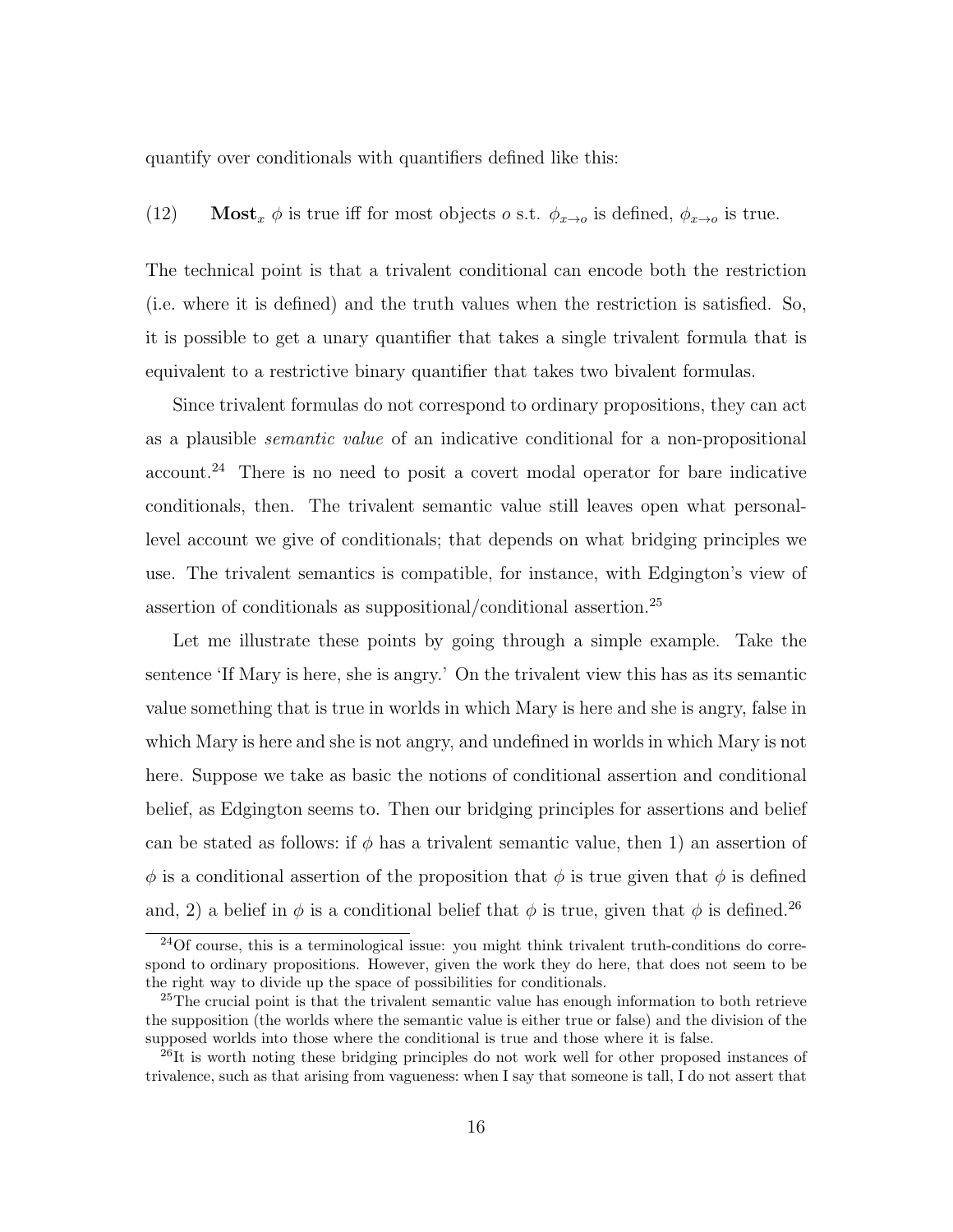#### Non-propositional modals

The trivalent route is not the only non-propositional view of conditionals. Recent work on epistemic modals has resulted in a variety of proposals according to which sentences with epistemic modals do not express propositions (Yalcin, 2007; Swanson, 2006). We can combine these non-propositional views of modals with Kratzer's hypothesis that bare conditionals contain silent necessity modals to get a non-propositional view of bare conditionals. This view needs three components:

- syntax/semantics of 'if' clauses are restrictors of modals
- silent epistemic necessity modals in indicative conditionals like (10)
- non-propositional semantics for epistemic modals which can allow restrictions

To make the view complete we also need to posit bridging principles between the non-propositional values for epistemic modals and the personal-level notions relating to them such as assertion and belief. Yalcin (2007) and Swanson (2006) provide both of these in their compositional systems.

While Yalcin (2007) does not endorse the restrictor view, the semantic values he assigns to bare indicative conditionals and epistemic modals are available to someone with the restrictor view. (I give this variation on Yalcin's semantics in the second appendix.)

# Conditional Commands

Treating philosophical views of conditionals as theories of the meaning of entire sentences with bare conditional, can help clarify some issues about conditional com-

he is clearly tall, conditional on him not being a borderline case. An adequate trivalent semantics for conditionals and vagueness would need somehow to avoid this problem. This relates to the problems Soames (1989) raised for trivalent accounts of presupposition projection.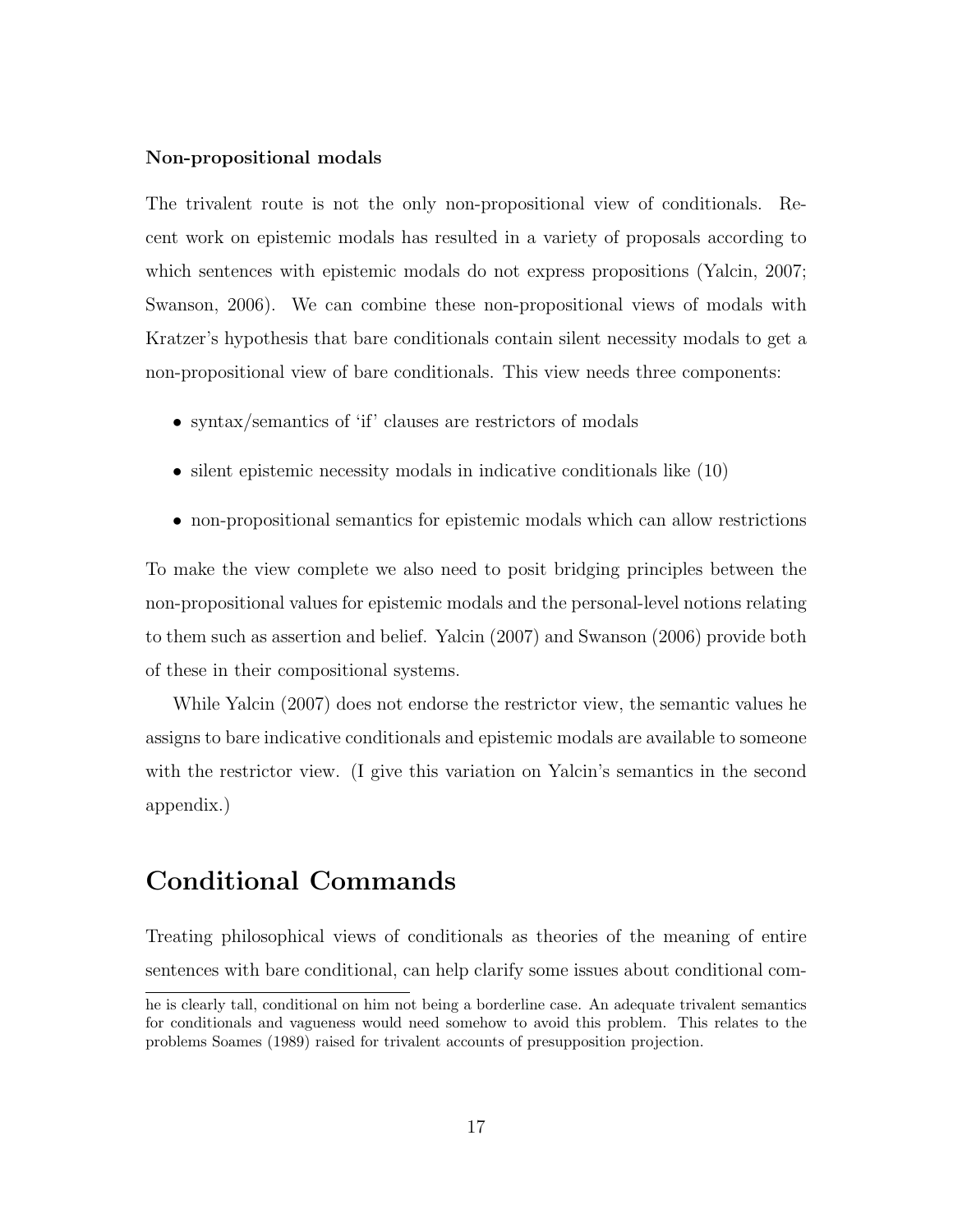mands. Edgington (2008) makes the following argument against the material conditional account of conditionals:

Conditional commands can [. . . ] be construed as having the force of a command of the consequent, conditional upon the antecedent's being true. The doctor says to the nurse in the emergency ward, "If the patient is still alive in the morning, change the dressing". Considered as a command to make Hook's conditional true, this is equivalent to "Make it the case that either the patient is not alive in the morning, or you change the dressing". The nurse puts a pillow over the patient's face and kills her. On the truth-functional interpretation, the nurse can claim that he was carrying out the doctor's order. Extending Jackson's account to conditional commands, the doctor said "Make it the case that either the patient is not alive in the morning, or you change the dressing", and indicated that she would still command this if she knew that the patient would be alive. This doesn't help. The nurse who kills the patient still carried out an order. Why should the nurse be concerned with what the doctor would command in a counterfactual situation?

Edgington is correct to find conditional commands puzzling if we think the material conditional account ['Hook'] is correct. However, even an advocate of the material conditional view of bare conditionals is entitled to a more sophisticated account of conditional commands if he endorses the restrictor view of 'if'. The obvious direction to go is to assume that imperatives include some sort of modal operator, and that the antecedent in a conditional command restricts this operator. If some account like this works, then the material conditional as a view about full sentences is completely compatible with an account of conditional commands that does not reduce them to material conditionals in the way Edgington suggests.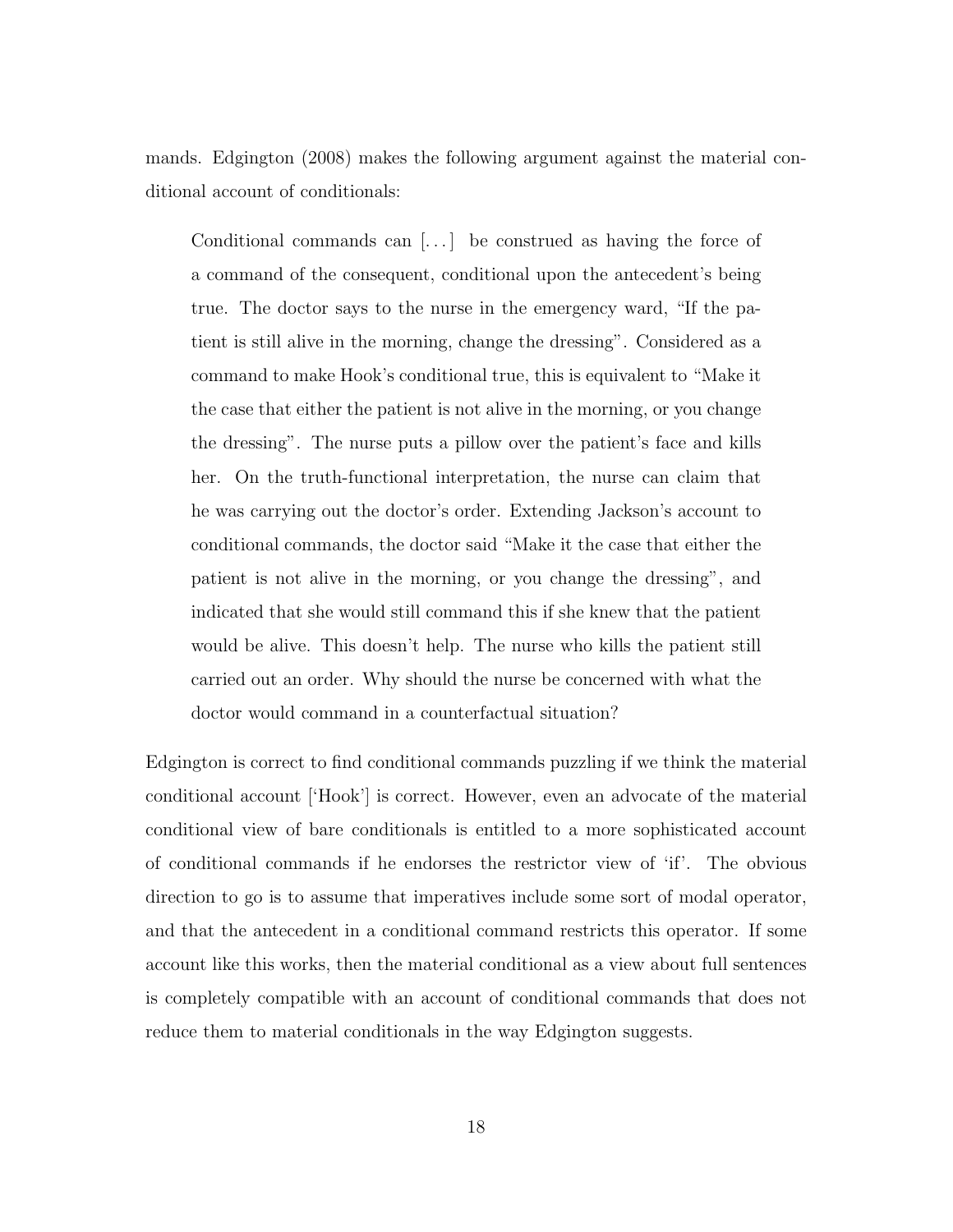### The argument from probability and restrictors

So far, we have not seen any serious impact of the semantic insights of Lewis and Kratzer on the philosophical debate over conditionals, even on the debate between propositional and non-propositional views. In this section, I want to explore one way in which the restrictor view can be used to undermine an argument for the non-propositional view.<sup>27</sup>

There is a well-known argument that goes from a simple observation about the probabilities that we assign to conditionals to the view that conditionals do not express propositions. The observation about the probabilities of conditionals is often called Adams' Thesis, the view that the probability of a conditional is its conditional probability, formally  $P(A \to C) = P(C|A)$ . Suppose we accept Adams' thesis. There are a number of simple mathematical results demonstrating that there is no proposition whose probability satisfies Adams' thesis. These results always depend on auxiliary assumptions of various sorts, but there is a wide-literature suggesting these assumptions are minimal and plausible.<sup>28</sup> So, the argument goes,  $A \rightarrow C$ cannot be a proposition since there is no proposition that has the same probability as we think it does.

The restrictor view can undermine this argument for the non-propositional view by undermining some of the motivation for Adams' thesis. Recall that according to Adams' thesis the probability we assign to an indicative conditional is the probability of its consequent given its antecedent. One consideration in favor of Adams' Thesis goes by way of sentences like (13).

#### (13) It's likely that if Mary is here, she is angry.

<sup>&</sup>lt;sup>27</sup>Some of the points here can be found in Cozic and Égré (2010) and Rothschild (2013), as well as in von Fintel's unpublished lectures (von Fintel, 2007, e.g.).

<sup>28</sup>This literature begins with Lewis's (1976) famous triviality results; further stronger results are discussed in Edgington (1995) and, more formally, in Hajek and Hall (1994). Cozic and Egré (2010) make an important connection between the triviality results and the limitations of unary quantification referred to in footnote 12.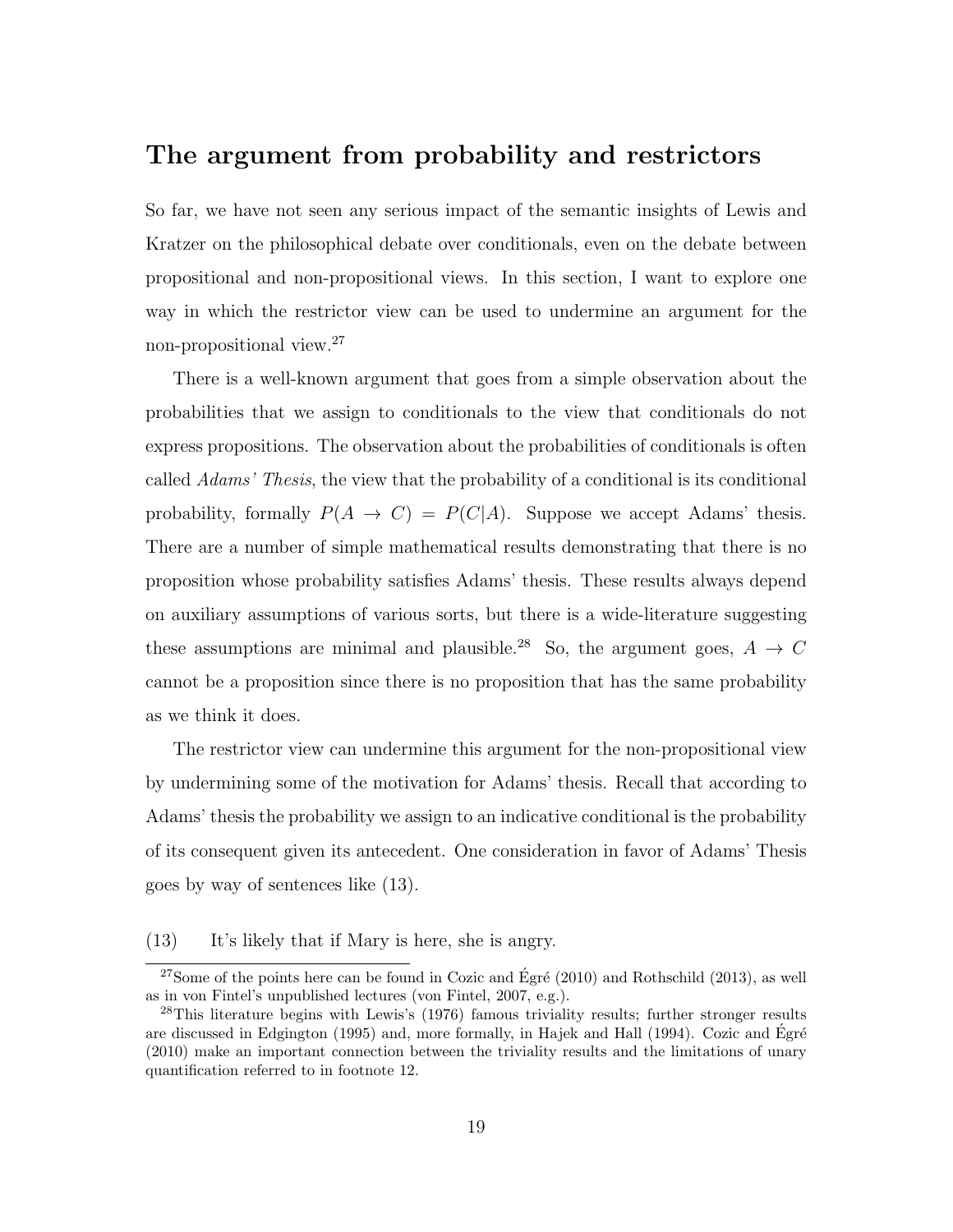It seems (13) is something we would believe/assert just in case the probability that we assign to Mary being angry on the condition that she is here is high (say above .5). How do we explain this fact? Well, Adams' thesis would explain it nicely: for on Adams' thesis whether or not we think an indicative conditional is likely just depends upon whether or not we think the consequent is likely given the antecedent. In this way Adams' thesis explains how we understand sentences like (13), and this itself is a consideration in favor Adams' thesis.

The explanatory use of Adams' thesis above depends on the assumption that (13) involves an ascription of probability to an indicative conditional. The restrictor hypothesis, however, would favor a different account of the semantic structure of (13). On the restrictor hypothesis this is a classic instance in which an 'if'-clause restricts a probability operator. The probability judgment is simply a judgment of the probability of the consequent *restricted* to the worlds in which the antecedent is true. Assuming a reasonable semantics of probability operators such as 'likely' this will be true just in case the conditional probability is greater than .5 (see Yalcin, 2010, for a comprehensive discussion of the semantics of probability operators).

To make clear: the reason this strategy is compatible with the rejection of Adams' thesis is that on this strategy we do not concede that indicative conditionals themselves conform to Adams' thesis. The strategy works rather by denying that our apparent judgments of the probabilities of conditionals are really judgments of the probabilities of the propositions expressed by bare conditionals. On Kratzer's full view, for instance, indicative conditionals have silent necessity modals and express propositions.

So, given the restrictor view of 'if'-clauses, our judgments about sentence like (13) do not provide support for Adams' thesis. However, all cases of graded belief do not involve explicit probability operators. We can simply have a high degree of confidence in the indicative conditional 'If Mary is here, she is angry', without explicitly saying or thinking (13). Our confidence in a conditional seems to depend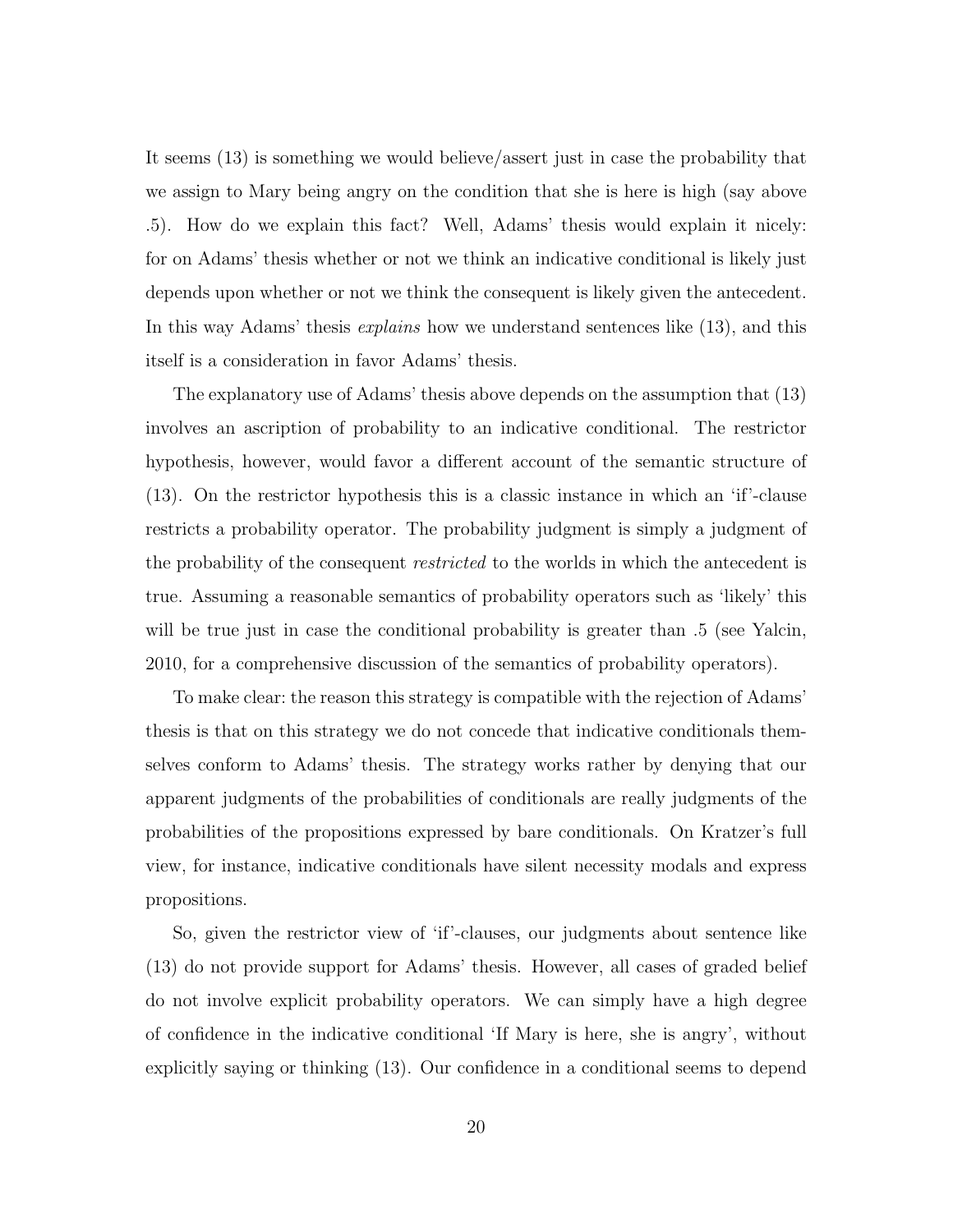just on our conditional confidence in the consequent given the antecedent: this is another piece of evidence in favor of Adams' thesis. For the restrictor view to undermine this consideration, more assumptions about how 'if' operates need to be made than are standard in the restrictor literature. In particular, we need to allow that 'if'-clauses can act not just to restrict linguistically present modals but also can restrict aspects of thoughts involving probabilistic belief. This idea has not been much explored but it seems a promising approach to explain intuitions supporting Adams' thesis without actually endorsing Adams' thesis. Note, however, that if we follow this strategy, we seem to be already accepting one of the main tenets of the non-propositional view: belief in conditionals does not directly target a proposition.

I am not going to argue here that we should reject Adams' thesis. I just want to suggest that a case can be made that Adams' thesis, taken as a thesis about bare indicative conditionals, is an illusion that can be explained away once we acknowledge that 'if'-clauses are restrictors.

# Embedded Conditionals

Another area where semantic theory connects up with the philosophical debate over the meaning of conditionals is in the question of how conditionals embed under quantifiers. So far, we've discussed only one way in which conditionals can be embedded: under probability operators, modals and adverbs of quantification. The restrictor story seems to provide a clear unified analysis of 'if' in these embeddings: the 'if'-clause serves to restrict the operator. Given that the restrictor view is compatible with either propositional or non-propositional accounts of bare conditionals, these cases do not provide evidence for or against the idea that bare conditionals express propositions.

There are, however, a variety of constructions in which 'if'-clauses are embedded in more complex constructions. It is commonly noted that many embeddings of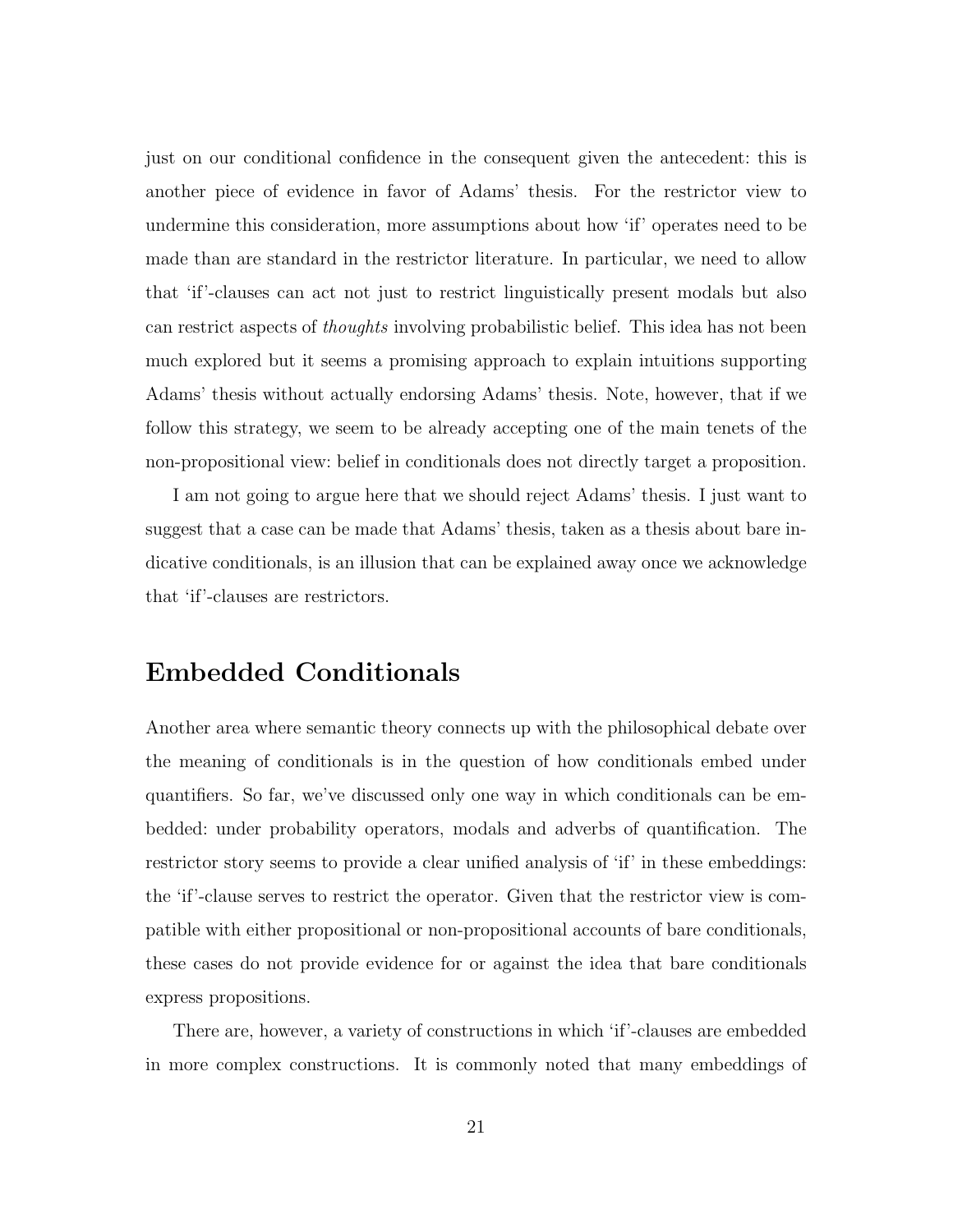conditionals in complex constructions do not seem interpretable. Sentence (14), as Gibbard (1981) notes, is not easily comprehensible.

(14) If Kripke was there if Strawson was, then Anscombe was there.

I want to put aside the question of the significance of the fact that many instances of embedded conditionals like this are hard to understand.<sup>29</sup> There are, in any case, many examples of embedded conditionals which are perfectly easy to understand. Here are some instances:

Conditionals under conjunction:

(15) If Mary is here then John is here, and John might be here.

Conditionals under disjunction:

(16) Either if Mary is in China then she's in danger or if Mary is in India then she's in danger.

Conditionals under quantifiers (Higginbotham, 1986):

(17) Some student will fail if he goofs off.

All of these sentences with embedded conditionals are easily comprehensible. I will focus on the cases of conditionals embedded under quantifiers, such as (17), as it is perhaps the best studied example.<sup>30</sup>

Some, such as Kölbel  $(2000)$  argue that sentences of the form of  $(17)$  provide ev-

<sup>29</sup>Should we follow Gibbard (1981) and Edgington (1995, 2008) in seeing this as itself evidence for the non-propositional view? It is not clear to me that we should. After all, if the non-propositional views need to account for some embeddings, then they would seem also to face the problem of explaining the lack of generality. Of course, if they had a *predictive* theory about when exactly embeddings were acceptable, that could be an advantage, but I know of no such theory.

 $30^{\circ}$ Conjunctions, in any case, do not present serious problems for any accounts, given that conjunctions can be paraphrased as consecutive assertions. Disjunctions of conditionals would seem (from a logical point of view) to present similar issues to those raised by existential quantifiers.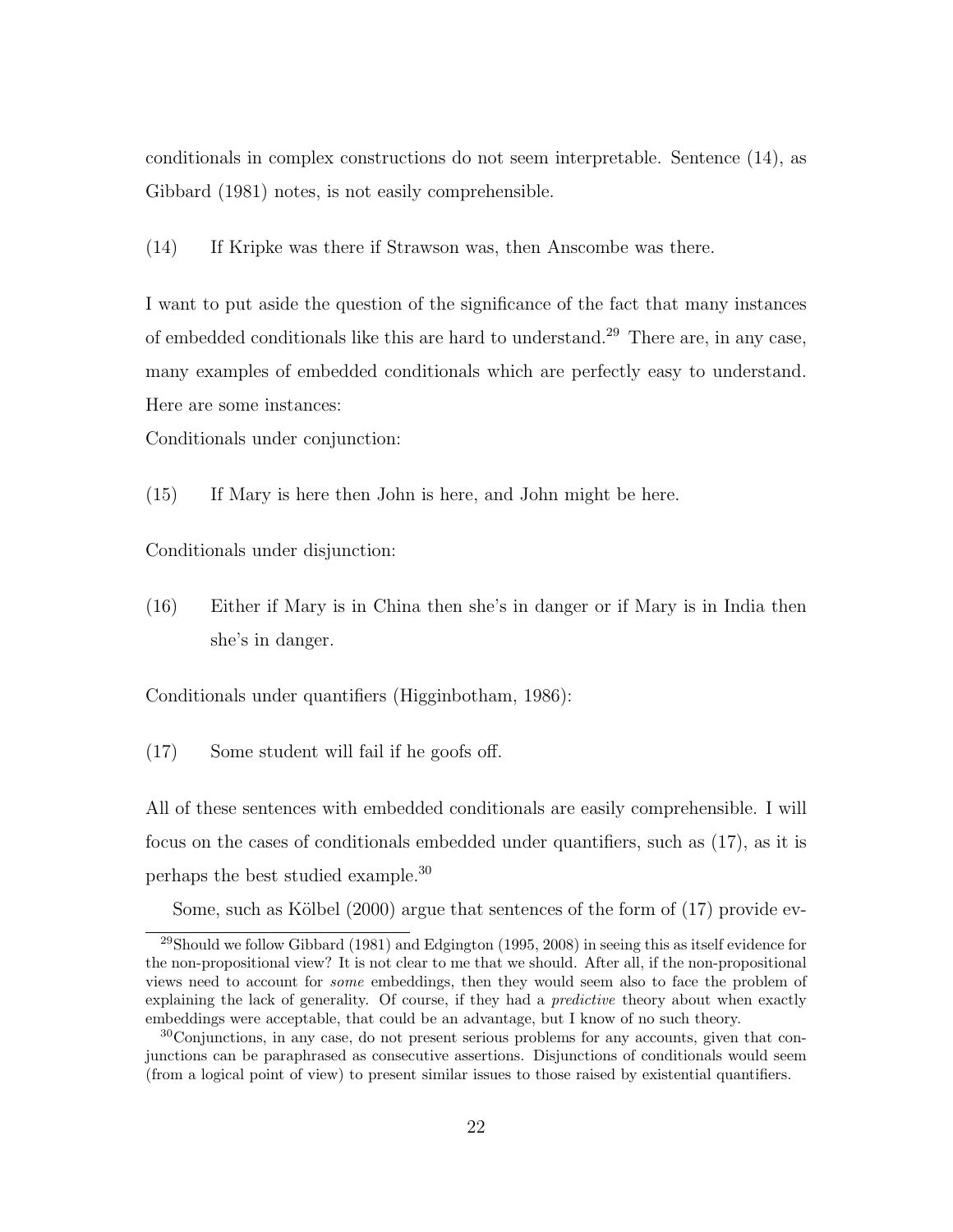idence against the non-propositional view. Kolbel argues that the problem embeddings of conditionals raise is analogous to the Frege-Geach problem for expressivism. That problem, generally speaking, is the problem of accounting for how sentences that do not express propositions function under the standard truth-functional operators (for a recent review see Schroeder, 2008).

Assuming that cases like (17) are genuine cases of conditionals embedded under operators, nothing prevents the non-propositional approaches from giving extended semantics for the relevant operators to try to cover these cases. The nonpropositional approach assigns non-propositional semantic values to conditionals, so all that is needed is to expand the meaning of the quantifiers to allow embeddings of non-propositional values. Of course, doing so requires a number of theoretical choices, in particular the assignment of particular semantic values to conditionals. Swanson (2006) aims to give exactly such an account of examples like (17) as well as other embeddings. An important point here is that it is already standard practice in linguistics to allow basic logical operators to operate on a range of different types of semantic values, so that extending the meaning of the quantifiers and logical connectives is by no means unorthodox, if done in a principled and systematic way (Partee and Rooth, 1983; Partee, 1995).<sup>31</sup>

One theoretical option for treating quantified conditionals, available to propositional or non-propositional theorists who endorse the restrictor view, is to see 'if'-clauses as directly restricting nominal quantifiers. Supporting this view is the seeming equivalence of the following two sentences (as noted by Higginbotham, 1986):

 $31$ In Yalcin's (2007) semantics for instance, the non-propositional nature comes in only through the interpretation of an index of evaluation. Thus, on his account we can simply use the off-theshelf interpretation of all logical operators and get a complete semantic system. The interesting questions is whether the semantic values we get when we do this, combined with the relevant bridging principles, provides a plausible account of the constructions. Klinedinst and Rothschild (2012) give cases where they do not and propose some fixes.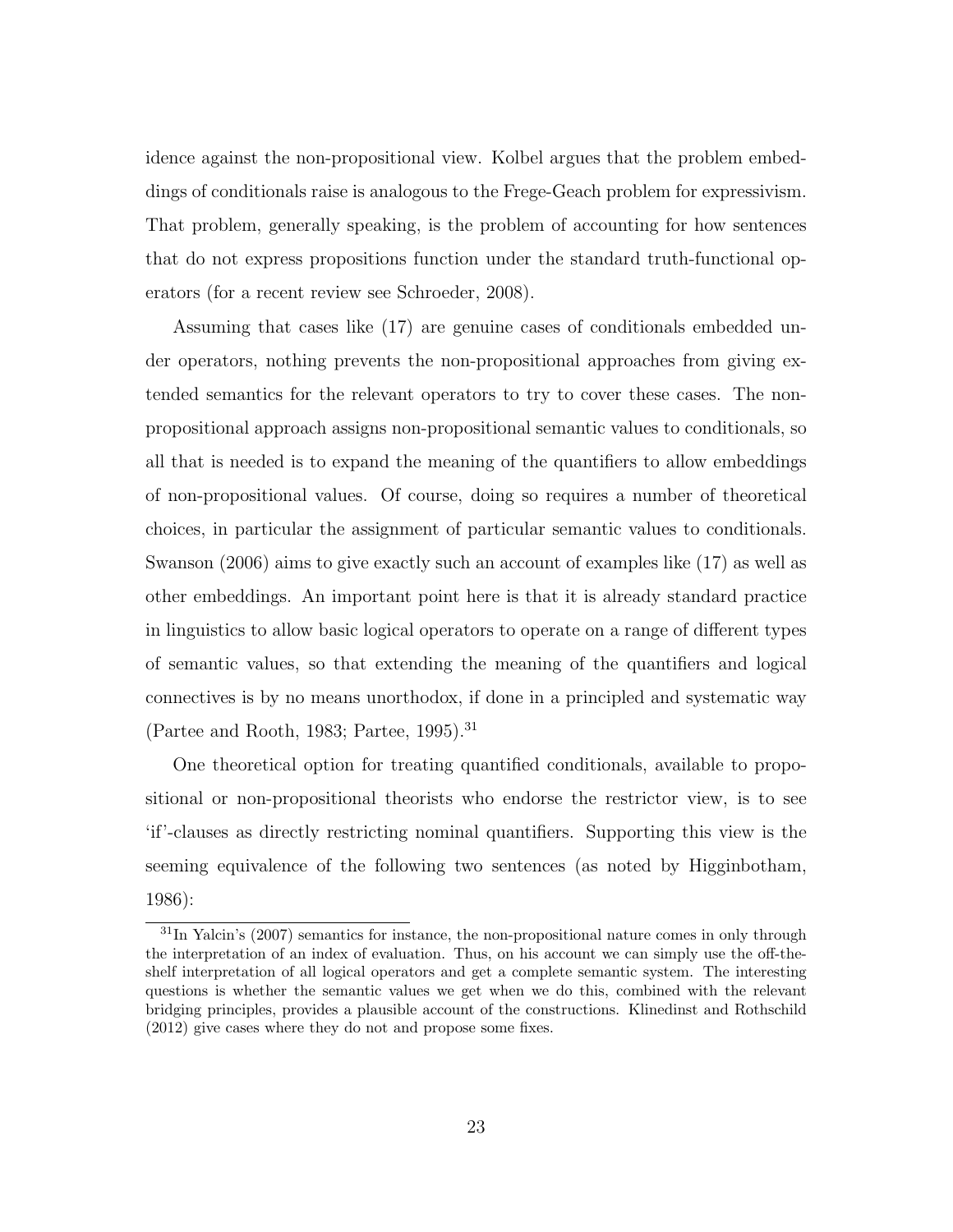- (18) a. Every student passed the exam if he tried.
	- b. Every student who tried passed the exam.

This equivalence would be neatly explained by positing that 'if he tried' simply restricts the nominal quantificational phrase 'every student'. For then the logical form of (18-a) would be as in (19), which is clearly equivalent to (18-b).

(19) Every [student & tried] [passed the exam]

This option has been explored recently (von Fintel, 1998; Leslie, 2009). However a systematic examination of cases suggests that we cannot hold that generally 'if' clauses can restrict nominal quantifiers. If they could, we would expect (17) to have a reading on which it is equivalent to (20)

(20) Some student who goofs off will fail.

It does not, however, which should make us suspicious of the idea that 'if'-clauses really can restrict nominal quantifiers such as 'every' and 'no'. For this and other reasons, the leading consensus is that accounting for the equivalence of (18-a) and (18-b) by appeal to the idea that 'if'-clauses restrict nominal quantifier is wrong (von Fintel and Iatridou, 2002; Huitink, 2010; Klinedinst, 2011).

Since direct restriction is not an option, embedded conditionals under quantifiers provide serious challenges for any semantic account of conditionals. It is not sufficient to merely assign *some* semantic value to embedded conditionals. We also want the semantic value assigned to match our judgments about what the sentence means. For instance, the material conditional view allows us to assign propositions to the embedded conditionals in  $(15)$ – $(17)$ , but no matter how we construe the logical form of these sentences it does not seem like we will get the right truth-conditions for these sentences.<sup>32</sup>

 $32$ For this reason I share with Edgington (1995) perplexity over why the existence of embeddings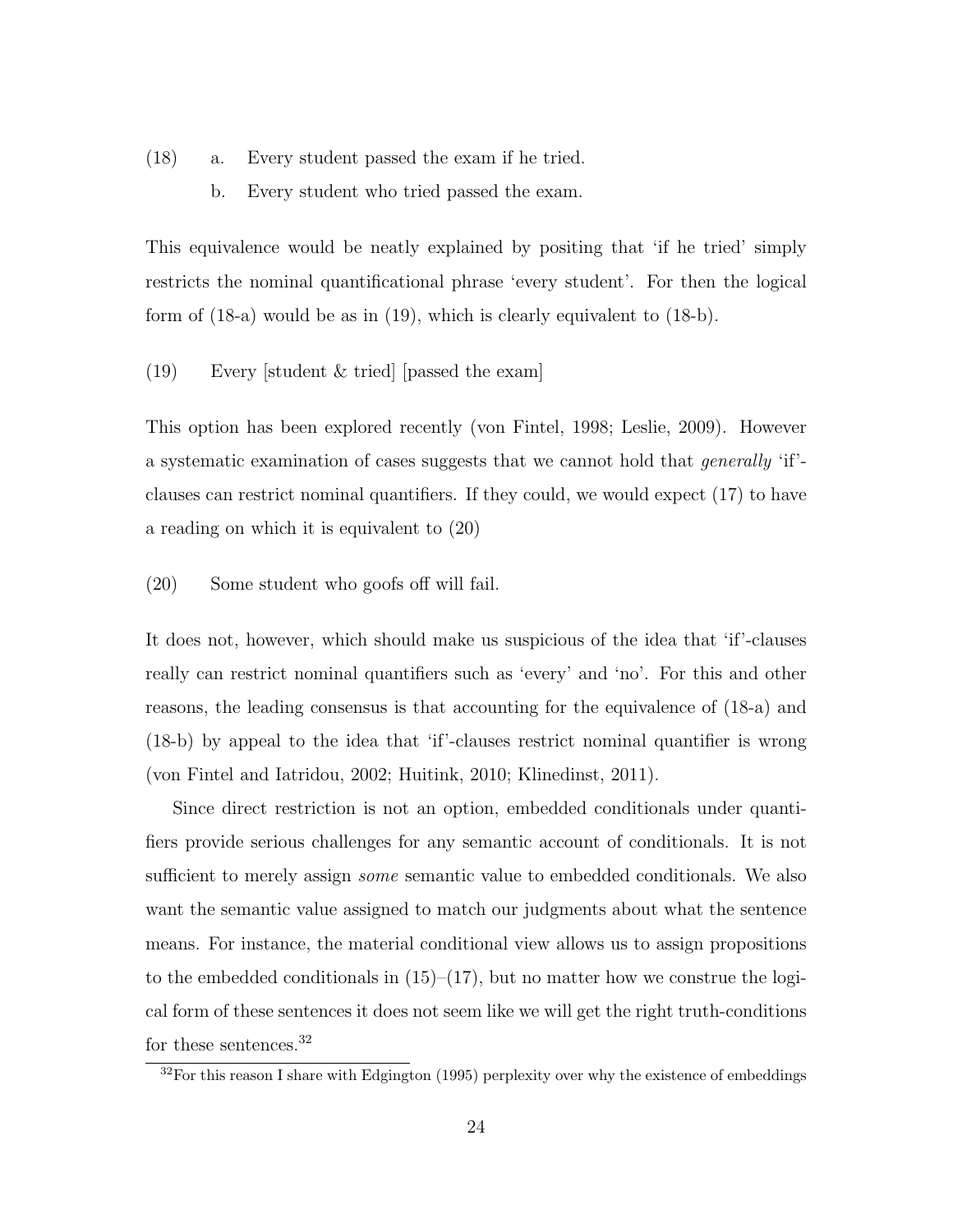Nonetheless a serious effort has been made to show that the strict-conditional view (or a variably-strict view) gives adequate truth conditions for most instances of quantified conditionals. von Fintel and Iatridou (2002); Klinedinst (2011) show that a strict/variable strict conditional account can explain subtle facts about the meaning of quantified conditionals, such as the seeming equivalence between (21-a) and (21-b).

- (21) a. No student will pass if he goofs off.
	- b. Every student will fail if he goofs off.

The basic idea is that the logical form of both sentences involves the embedding of a bare conditional in the matrix clause of the quantifier as follows:

(22) a. No [student x] [if x goofs off, x will pass]. b. Every [student x][if x goofs off, x will fail].

If we now assume that the conditional excluded middle holds, i.e. in every case either  $A \to C$  is true or  $A \to \neg C$  is true, then the equivalence of (21-a) and (21-b) follows immediately. What is important to note is that this explanation of what is going on with the sentences such as  $(21-a)$  and  $(21-b)$  depends on conditionals expressing truth-valued propositions. At this point, then, propositional views would seem to have an advantage in treating quantified conditionals, but this is perhaps just a result of the fact that propositional theorists have worked more seriously on quantified conditionals than non-propositional theorists have.

Let me strengthen the consideration above by giving another case for which handling an embedded conditional is tractable on a propositional view but does not seem to be so on a non-propositional view. Consider the sentence (23) in which a quantified conditional is embedded under probability operator.

is so often used to argue for the material conditional account.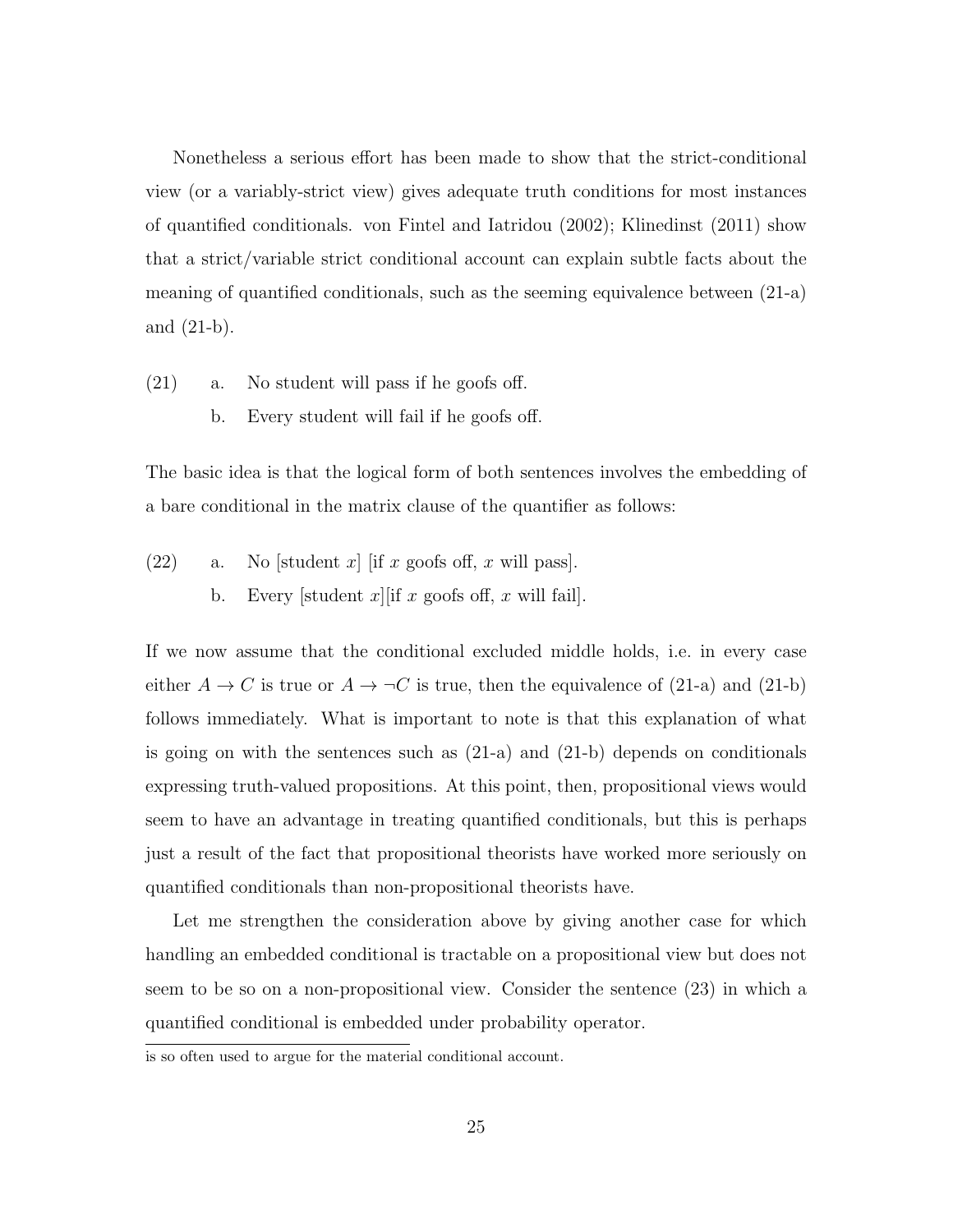(23) It's likely that some student will pass if he tries.

Focus on the reading of this sentence in which it means that there is a high chance that at least one student is such that were he to take the exam he would pass. How do we capture this reading in our semantics? We cannot view this sentence as one where the probability operator 'it's likely' is restricted by the 'if'-clause. For (23) is not equivalent to either of the two readings which we can get if we restrict the probability operator by the 'if'-clause (the two readings depend on the scope of 'some').

- (24) The conditional probability that a student will pass, given that some student takes the test is high.
- (25) There is some student x such the conditional probability that x will pass given that  $x$  takes the test is high.

For (24) requires that there actually be a high chance that if any students take the test one student will pass, which is not the intended reading (for it might be unlikely that the one student who would pass were he to take the test will actually take it). On the other hand, (25) requires that we be certain that there is one student who will likely pass if he takes the test, which is also not the intended reading. It seems safe to say, then, that we cannot explain the natural reading of (23) by allowing the 'if' to restrict 'it's likely'.

A natural explanation of what is going in (23) is as follow:

For every student x there is a proposition expressed by the sentence 'if x tries, he will pass'. (23) is true just in case it is likely that one of those propositions is true.

If we accept this explanation, however we are accepting that there is some proposition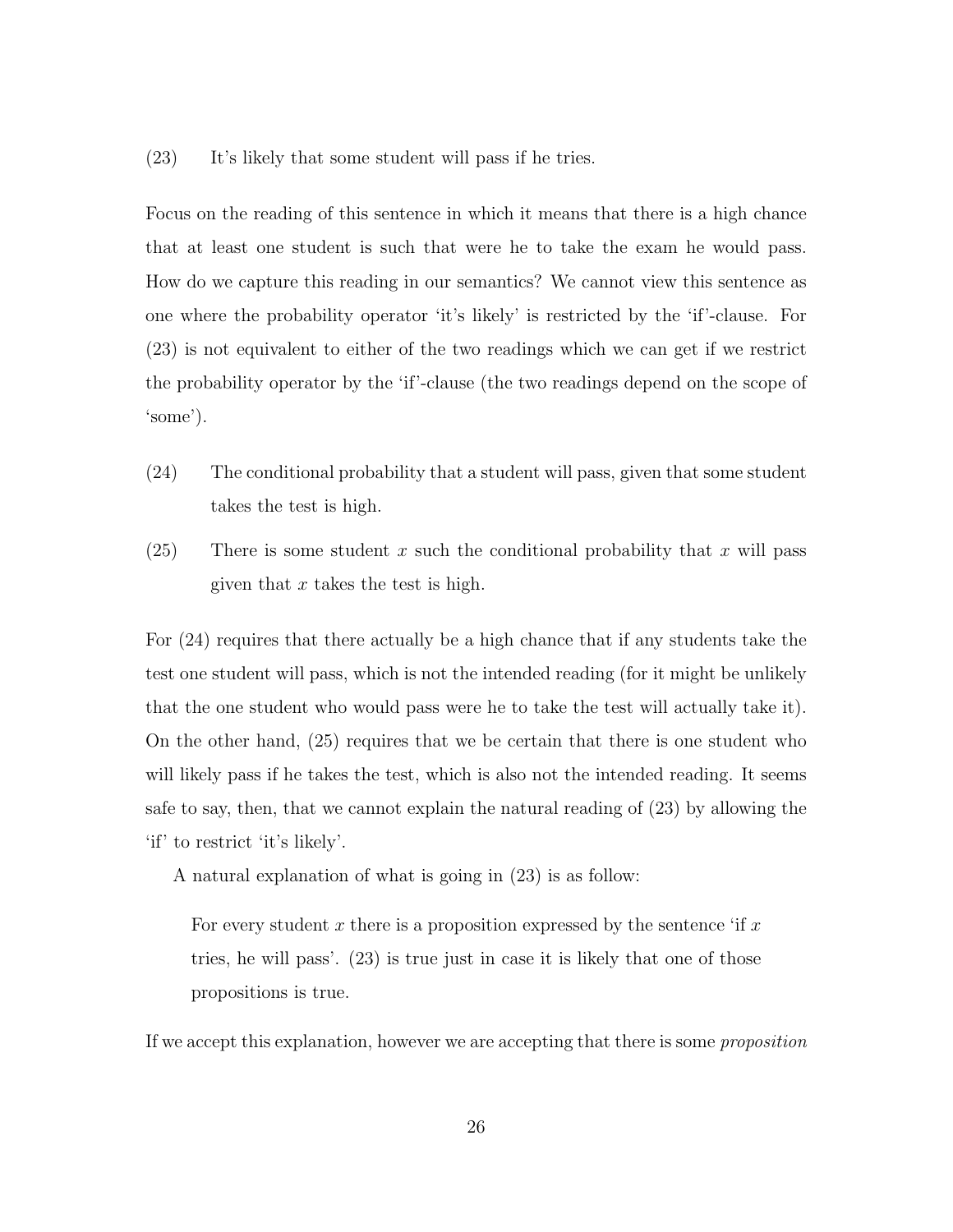corresponding to the sentence 'if x tries, he will pass' for each  $x^{33}$ . We need a proposition here because propositions are the sorts of thing we can assign probabilities to. If we accept that bare indicative conditionals (when embedded) can sometimes express propositions, then we have already rejected the non-propositional view in some cases.<sup>34</sup>

# Conclusion

My goal in this paper was to relate the philosophical debate over conditionals to the linguistic literature on conditionals. In philosophy non-propositional views are both widely accepted and widely viewed with suspicion as being incompatible with the project of formal semantics. I argued here that we should not be so suspicious of non-propositional views, but I also suggested some challenges the views face.<sup>35</sup>

### Appendix 1: Restrictor semantics

This is a a simple syntactic variant of the restrictor view. It is meant to cover conditionals under adverbs of quantification, modals, and bare conditionals. We have two classes of expressions: sentences, which are true or false relative to situations (which can be actual or possible), and situational quantifiers (including modals), which are binary quantifiers taking a restrictor sentence and a matrix sentence.

First, the semantic rules for sentences:

<sup>33</sup>On the restrictor view we might get that proposition by restricting 'will' (or a silent necessity modal) in 'if x takes the test he will pass'. The point I am making here is that the result of this process still yields a proposition which we can assign a probability to. This is exactly what the non-propositional view of bare conditionals seeks to deny.

<sup>&</sup>lt;sup>34</sup>For one of the only attempts to deal with this general kind of example from a non-propositional perspective see Moss (forthcoming).

 $35$ This note is intended as a supplement to, rather than a review of, the debate between propositional and non-propositional views, and so I have not discussed many crucial issues such as the alleged *subjectivity* of conditionals. I discuss this and related issues in Rothschild (forthcomingb).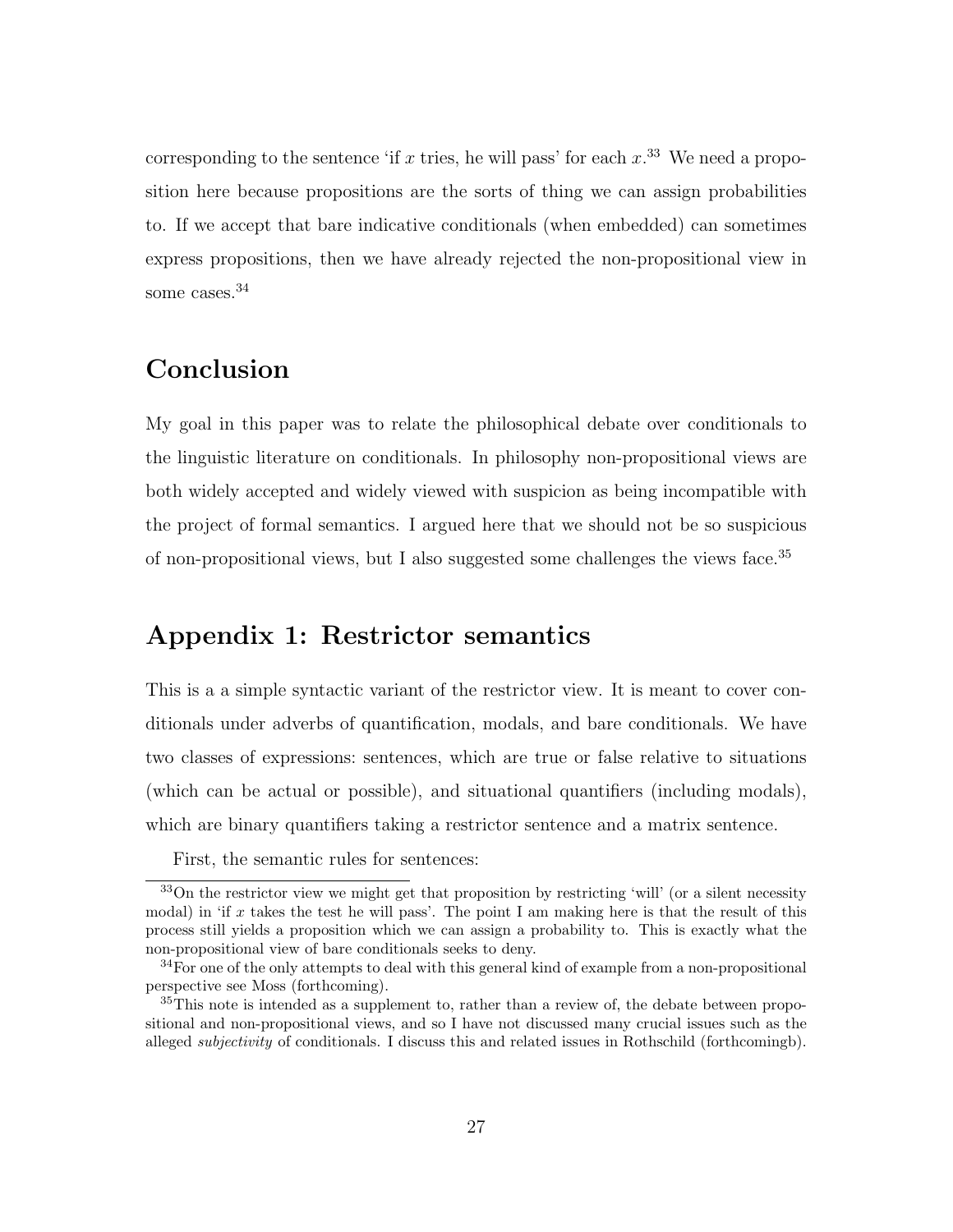- (26)  $\left[\right]$  Mary is here  $\left[\right]$ <sup>s</sup> is true iff Mary is here in situation s
- (27)  $\int \mathbb{R}$  Mary is angry  $\int s$  is true iff Mary is angry in situation s

Now, the semantic rules for the situational quantifiers:

- (28) [[ usually  $[\![\phi][\psi]\!]^s$  is true iff in the world of s most situations, s', in which  $[\![\phi]\!]^{s'}$  is true are situations in which  $[\![\psi]\!]^{s'}$  is true.
- (29)  $\int \text{|n} \arccos\arctan(\phi) [\psi] \, \phi$  is true iff for all epistemically-possible-in-s-situations, s', if  $[\![\phi]\!]^{s'}$  is true then  $[\![\psi]\!]^{s'}$  is true.

This is our basic semantics. Now we need to give our syntactic construal rules, which allow us to handle sentences that include 'if' (which is itself not interpreted). For these rules we need a special tautological sentence  $T$ . Let  $Q$  be one of the situational quantifiers. Let  $\phi$  and  $\psi$  be sentences without 'if' appearing in them. The syntactic construal rules are as follows:

$$
(30) \qquad Q\phi \Longrightarrow Q[T][\phi]
$$

This rule tell us that if a non-conditional sentence is embedded under an adverb of quantification, then it goes into the matrix of the adverb of quantification and the restrictor is vacuous, i.e. it is  $T.^{36}$ 

(31) 
$$
Q
$$
 if  $\phi$ ,  $\psi \Longrightarrow Q[\phi][\psi]$ 

This rule tells us that if an adverb of quantification heads a conditional, then the antecedent becomes the restrictor and the consequent becomes the matrix.

(32) if  $\phi, \psi \Longrightarrow$  necessarily if  $\phi, \psi$ 

<sup>36</sup>See von Fintel (1994b, 1995) for discussion of pragmatic restrictions of adverbs of quantification.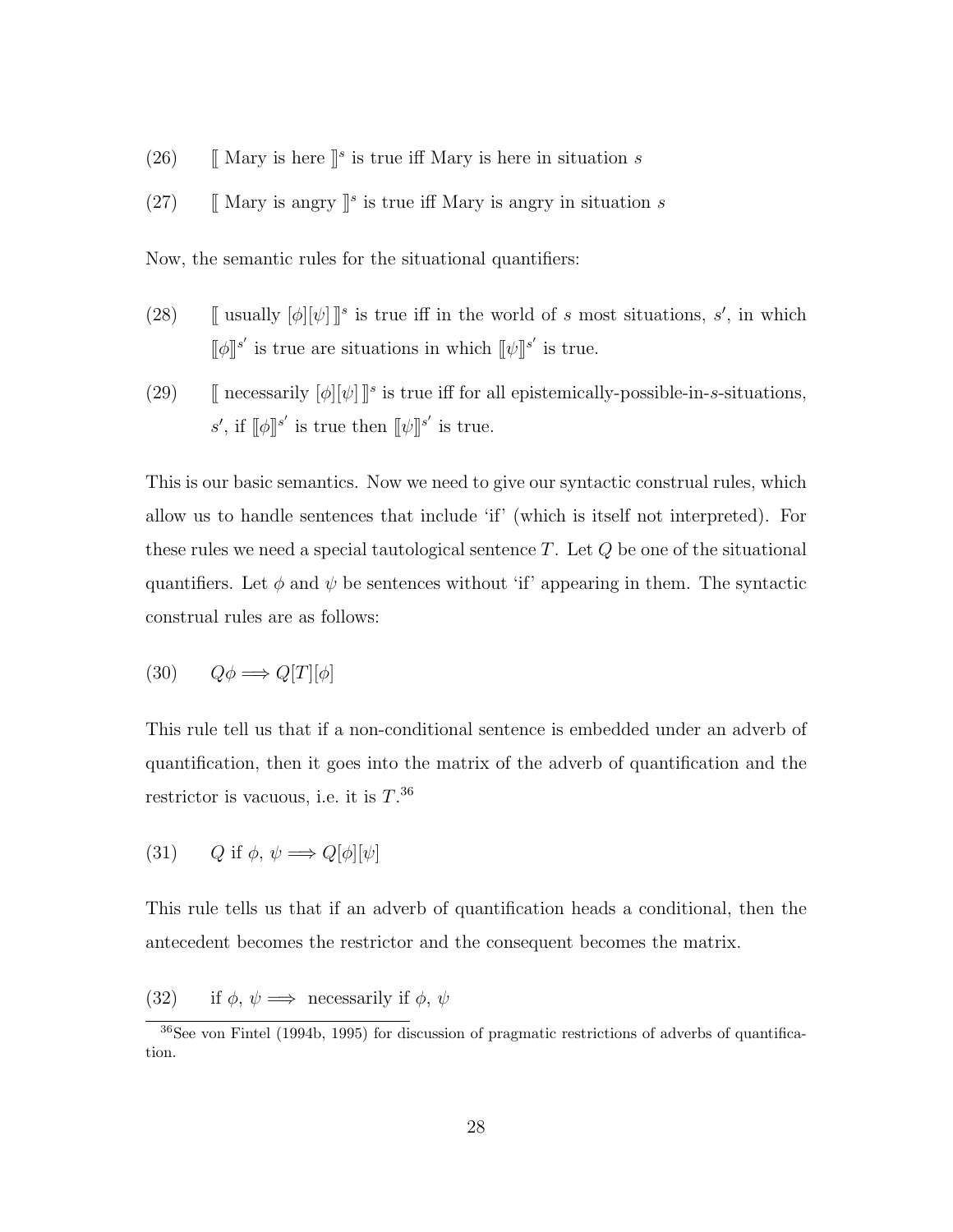This rule adds a a silent necessity modal to a bare conditional.

On these rules then sentence (33), by rules (31) and (32), is transformed into (34), which is true iff all epistemically-possible-in-s situations in which Mary is here are ones in which she is angry, which is a standard strict conditional.

(33)  $\int$  if Mary is here, she is angry  $\Vert$ <sup>s</sup>.

(34) [[ Necessarily [Mary is here][Mary is angry]  $\mathbb{I}^s$ 

# Appendix 2: Non-propositional modal restrictor semantics

This is a simple modification of the above semantics to yield Yalcin's (2007) nonpropositional view of conditionals.

Following Yalcin we add an extra index  $i$ , which is an information parameter, and has as its values sets of situations.<sup>37</sup> We consider sentences that express truth or falsity in a way that is sensitive to the information parameter to be *non-propositional* (see Yalcin, 2007, for discussion).

Syntactic construal rules are the same as before, as are all truth definitions, except that for *necessarily*. The new entry for *necessarily* (which is understood as an epistemic modal) is as follows:

(35) [[ necessarily  $[\phi][\psi]]^{s,i}$  if for all situations s' in i in which  $[\phi]]^{s',i}$  is true,  $[\![\psi]\!]^{s',i}$  is true.

We now need a bridging principles for sentences whose truth is sensitive to  $i$ , such as sentences that include necessarily. The principle we will give, (36), takes sentences as recommendations to update one's belief states to make the sentence true if one's

 $37$ Yalcin uses worlds, not situations. I do not do this here to emphasize the parallels with adverbs of quantification.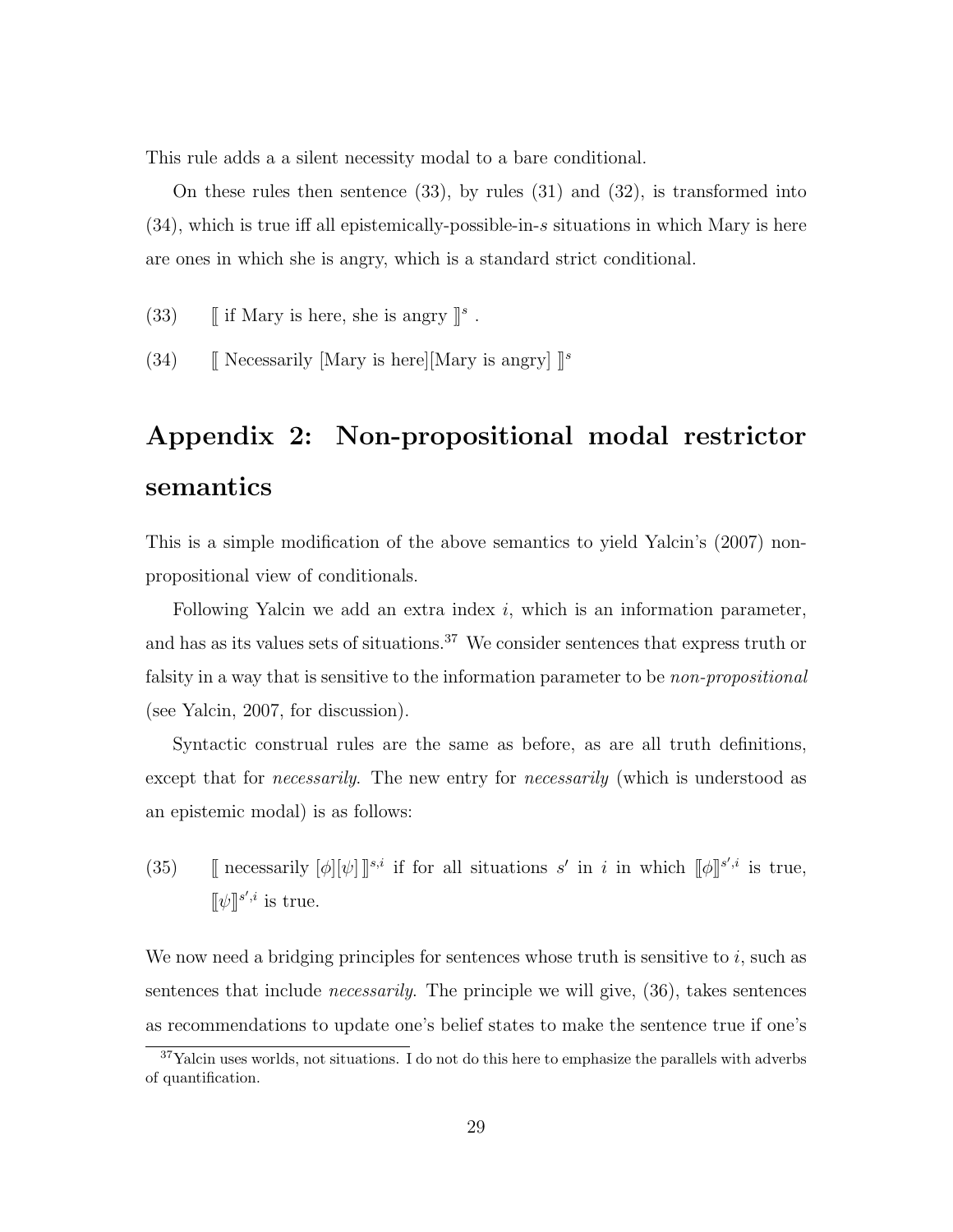belief state is used to select  $i$ :

(36) If an assertion of a sentence  $\phi$  is made and  $\phi$  is sensitive to i then that assertion should be understood as a recommendation to conform one's beliefs to the constraint: if  $b =$  set of all situations worlds possible according to one's belief state, then for all s in b,  $[\![\phi]\!]^{s,b}$  is true.

Consider:

(37)  $\int$  if Mary is here, she is angry  $\mathbb{I}^{s,i}$ 

By the syntactic construal rules this comes out as follows:

(38) [[ Necessarily [Mary is here][Mary is angry]  $\mathbb{I}^{s,i}$ 

This is true iff all situations  $s$  in  $i$  in which Mary is here are situations in which Mary is angry. Since it is sensitive to the information parameter, it is non-propositional.<sup>38</sup>

# References

- Adams, Ernest W. (1975). The Logic of Conditionals: An application of probability to deductive logic. Dordrecht.
- Barwise, John and Cooper, Robin (1981). Generalized quantifiers and natural language. Linguistics and Philosophy, pages 159–219.
- Belnap, Nuel (1970). Conditional assertion and restricted quantification. Noûs, 4:1–12.

Bennett, Jonathan (2003). A Philosophical Guide to Conditionals. Oxford.

<sup>38</sup>Note this semantics is only meant to deal with a fragment of the language, it does not give an adequate treatment of embeddings of non-propositional material in antecedents, for instance.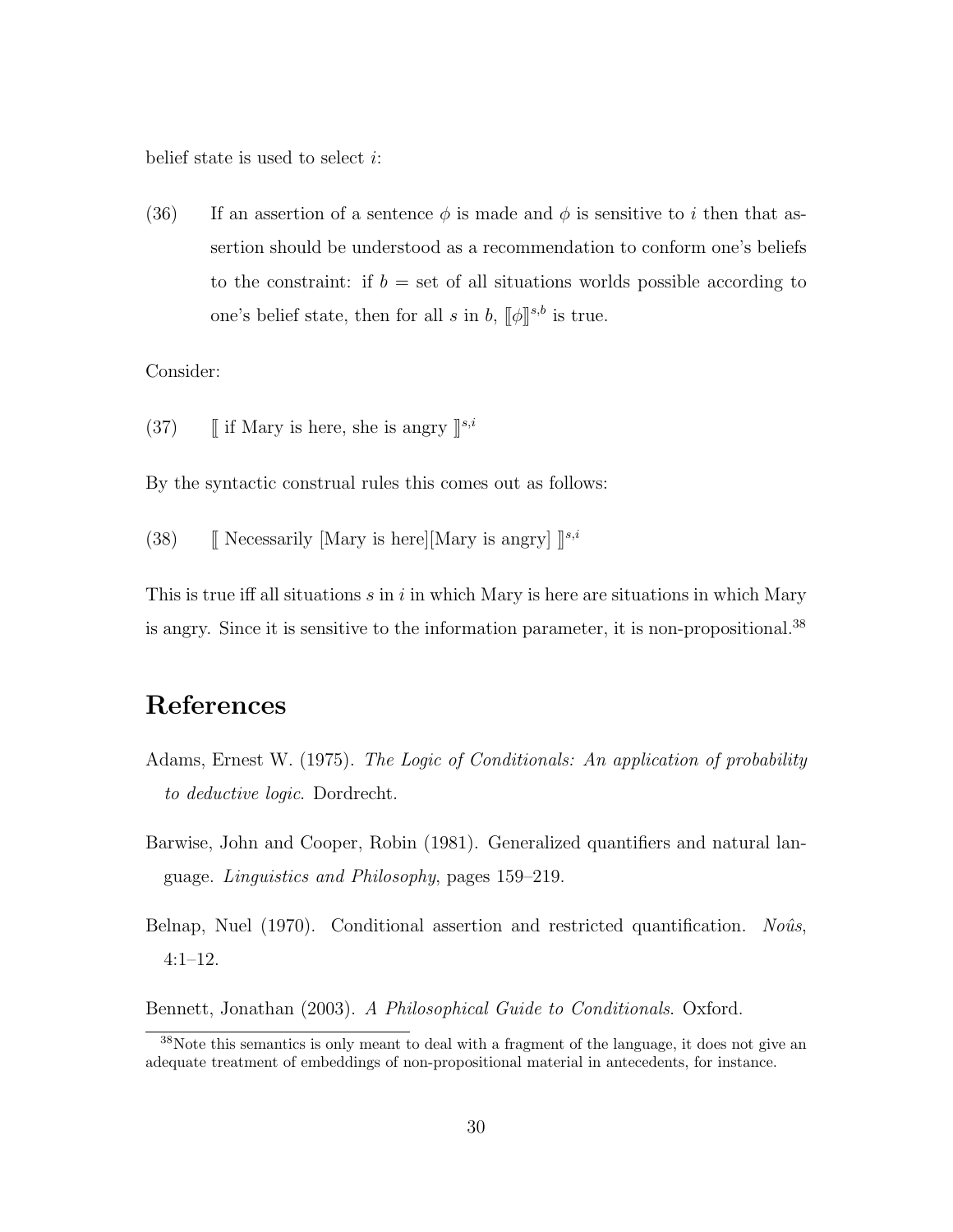- Cozic, Mikaël and Egré, Paul  $(2010)$ . If-clauses and probability operators. *Topoi*, 30:17–29.
- Edgington, Dorothy (1995). On conditionals. Mind, 104(414):235–329.
- (2008). Conditionals. In Edward N. Zalta (ed.), The Stanford Encyclopedia of Philosophy. Winter 2008 edition.
- Ellis, Brian (1978). A unified theory of conditionals. Journal of Philosophical Logic, pages 107–124.
- de Finetti, Bruno (1936). La logique de la probabilitié. Actes du congrès international de philosophie scientifique, Fasc. IV:31–9.
- von Fintel, Kai (1994a). Restrictions on Quantifier Domains. Ph.D. thesis, University of Massachusetts, Amherst.
- (1994b). Restrictions on Quantifier Domains. Ph.D. thesis, University of Massachusetts, Amherst.
- (1995). A minimal theory of averbial quantification. In Barbara Partee and Hans Kamp (eds.), Context Dependence in the Analysis of Linguistic Meaning: Proceedings of the Workshop in Prague, Febuary 1995, Bad Teinach, May 1996, pages 153–193. IMS Stuttgard Working Papers.
- $-$  (1997/2005). How to count situations. Unpublished note.
- $-$  (1998). Quantifiers and 'if'-clauses. Philosophical Quarterly, 48:209–214.
- (2007). If: The biggest little word. Slides from talk at Georgetown University Roundtable.
- von Fintel, Kai and Iatridou, Sabine (2002). If and when If -clauses can restrict quantifiers. Paper for the Workshop in Philosophy and Linguistics at the University of Michigan.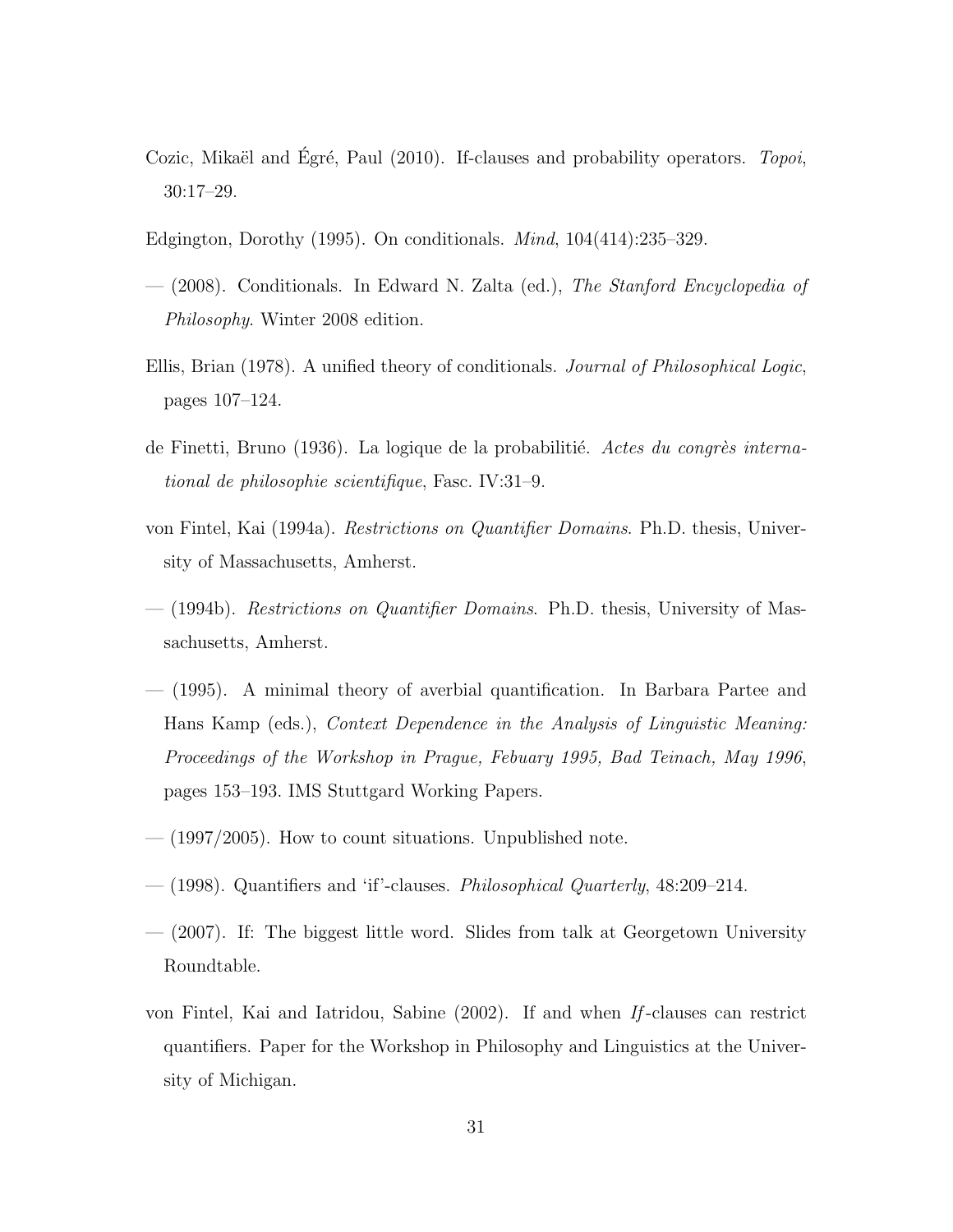- Geis, Michael Lorenz (1970). *Adverbial subordinate clauses in English*. Ph.D. thesis, MIT.
- Gibbard, Allan (1981). Two recent theories of conditionals. In W. L. Harper, R Stalnaker, and G Pearce (eds.), Ifs: Conditionals, Belief, Decision, Chance, and Time. Reidel.
- Gillies, Anthony (2010). Iffiness. Semantics and Pragmatics, 3(4):1–42.
- Grice, Paul (1967/1989). Logic and conversation. In Studies in the Ways of Words. Harvard University Press.
- Groenendijk, Jeroen and Stokhof, Martin (1984). Studies in the Semantics of questions and the pragmatics of answers. Ph.D. thesis, University of Amsterdam.
- Hajek, Alan and Hall, Ned (1994). The hypothesis of the conditional construal of conditional probability. In Ellery Eells, Brian Skyms, and Ernest Wilcox Adams (eds.), Probability and conditionals: Belief revision and rational decision. Cambridge University Press.
- Hamblin, Charles (1973). Questions in Montague English. Foundations of Language, 10:41–53.
- Heim, Irene (1982). The Semantics of Definite and Indefinite Noun Phrases. Ph.D. thesis, University of Massachusetts, Amherst.
- Higginbotham, James (1986). Linguistic theory and Davidson's program in semantics. In Ernest LePore (ed.), Truth and Interpretation: Perspectives on the Philosophy of Donald Davidson. Blackwell.
- Huitink, Janneke (2008). *Modals, Conditionals and Compositionality*. Ph.D. thesis, Radboud Universiteit Nijmegen.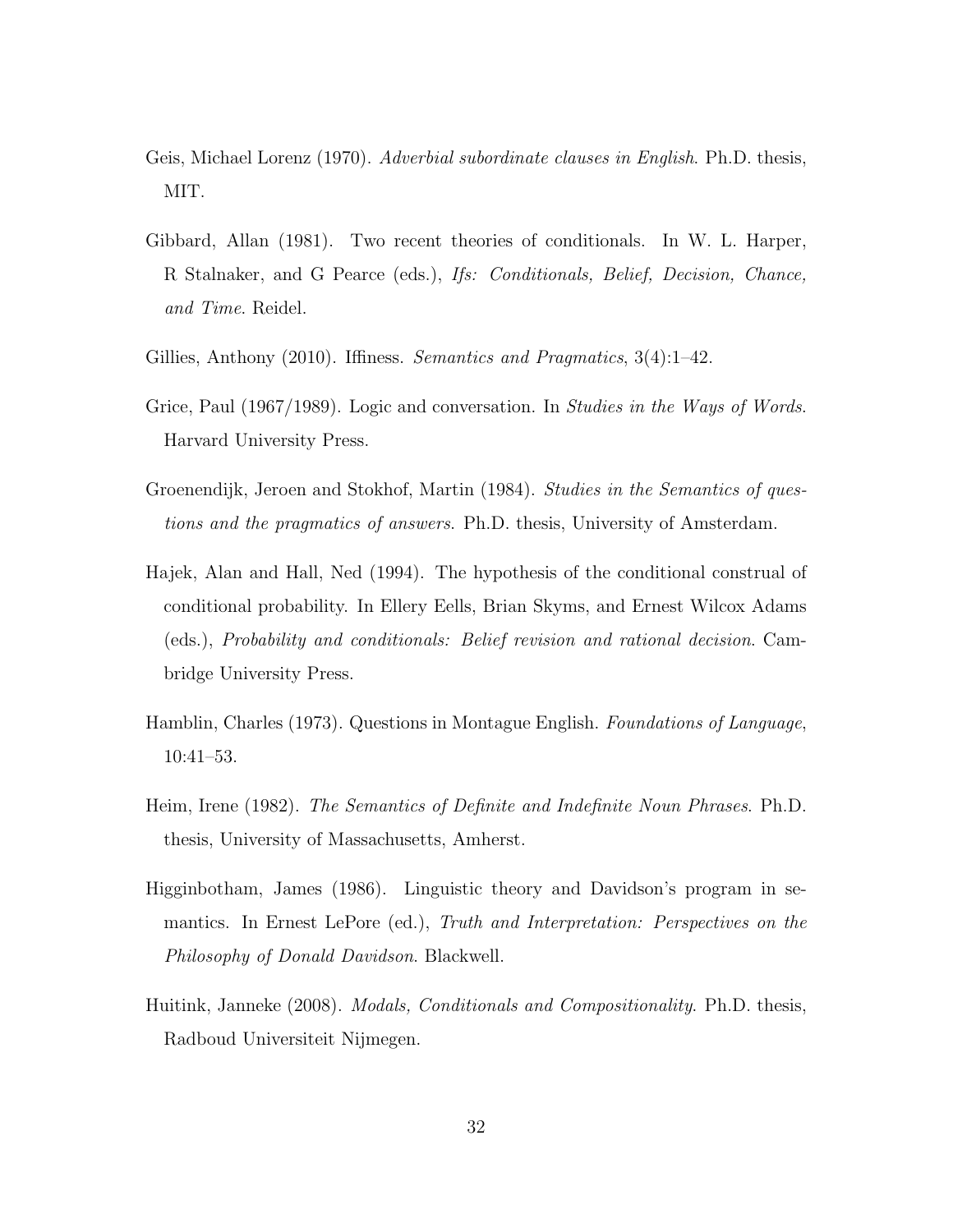- $-$  (2010). Quantified conditionals and compositionality. Language and Linguistics Compass, 4:42–53.
- Jackson, Frank (1987). Conditionals. Blackwell.
- Karttunen, Lauri (1977). Syntax and semantics of questions. *Lignuistics and Phi*losophy, 1:3–44.
- Khoo, Justin (2011). Operators or restrictors? A reply to Gillies. Semantics and Pragmatics, 4(4):1–43.
- Klinedinst, Nathan (2011). Quantified conditionals and conditional excluded middle. Journal of Semantics, 28:149–170.
- Klinedinst, Nathan and Rothschild, Daniel (2012). Connectives without truthtables. Natural Language Semantics, 20:137–175.
- Kölbel, Max  $(2000)$ . Edgington on compounds of conditionals. *Mind*, 109:97–108.
- Kratzer, Angelika (1978). Semantik der Rede. Kontexttheorie, Modalwörter, Konditionalsätze. Königstein: Scriptor.
- (1981). The notional category of modality. In H.-J Eikmeyer and H. Reiser (eds.), Words, Worlds, and Contexts, pages 38–74. Walter de Gruyter.
- $-$  (1986). Conditionals. *Chicago Linguistics Society*, 22(2):1–15.
- $-$  (2011). Situations in natural language semantics. In Edward N. Zalta (ed.), The Stanford Encyclopedia of Philosophy. Fall 2011 edition.
- (2012). Modals and Conditionals. Oxford University Press.
- Leslie, Sarah-Jane (2009). "If", "unless", and quantification. *Studies in Linguistics* and Philosophy, 85:3–30.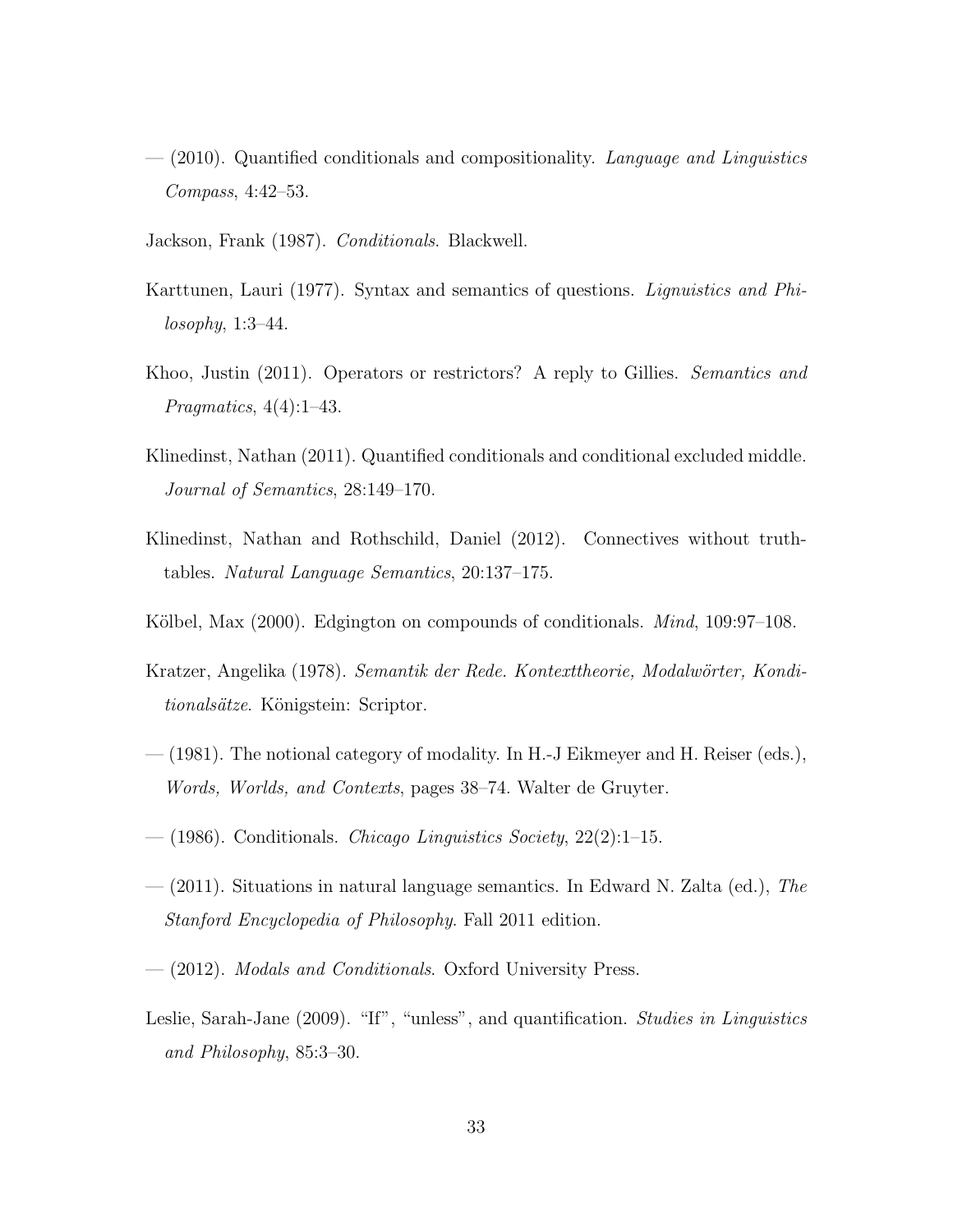Lewis, David (1973). Counterfactuals. Harvard.

- (1975). Adverbs of quantification. In Edward L. Keenan (ed.), Formal Semantics of Natural Language. Cambridge University Press.
- (1976). Probabilities of conditional and conditional probabilities. Philosophical Review, 8:297–315.
- (1980). Index, context, and content. In S. Kranger and S. Ohman (eds.), Philosophy and Grammar, pages 79–100. Reidel.
- $-$  (1981). Ordering semantics and premise semantics for counterfactuals. *Journal* of Philosophical Logic, 10:217–234.
- (1986). Probabilities of conditional and conditional probabilities II. The Philosophical Review, 95:581–589.
- Moss, Sarah (forthcoming). The semantics and pragmatics of epistemic vocabulary. Semantics and Pragmatics.
- Ninan, Dilip (2010). Semantics and the objects of assertion. *Linguistics and Phi* $losophy, 33(5):355-380.$
- Partee, Barbara (1995). Many quantifiers. In E. Bach, E. Jelinek, A. Kratzer, and B. Partee (eds.), Quantification in Natural Languages. Kluwer.
- Partee, Barbara H. and Rooth, Mats (1983). Generalized conjunction and type ambiguity. In E. Bäuerle (ed.), *Meaning, Use, and Interpretation of Language*. de Gruyter.
- Rabern, Brian (2012). Against the identificaiton of assertoric content with compositional value. Synthese,  $189(1)$ :75–96.
- Rothschild, Daniel (2013). Do indicative conditionals express propositions? Nous, 47:49–68.